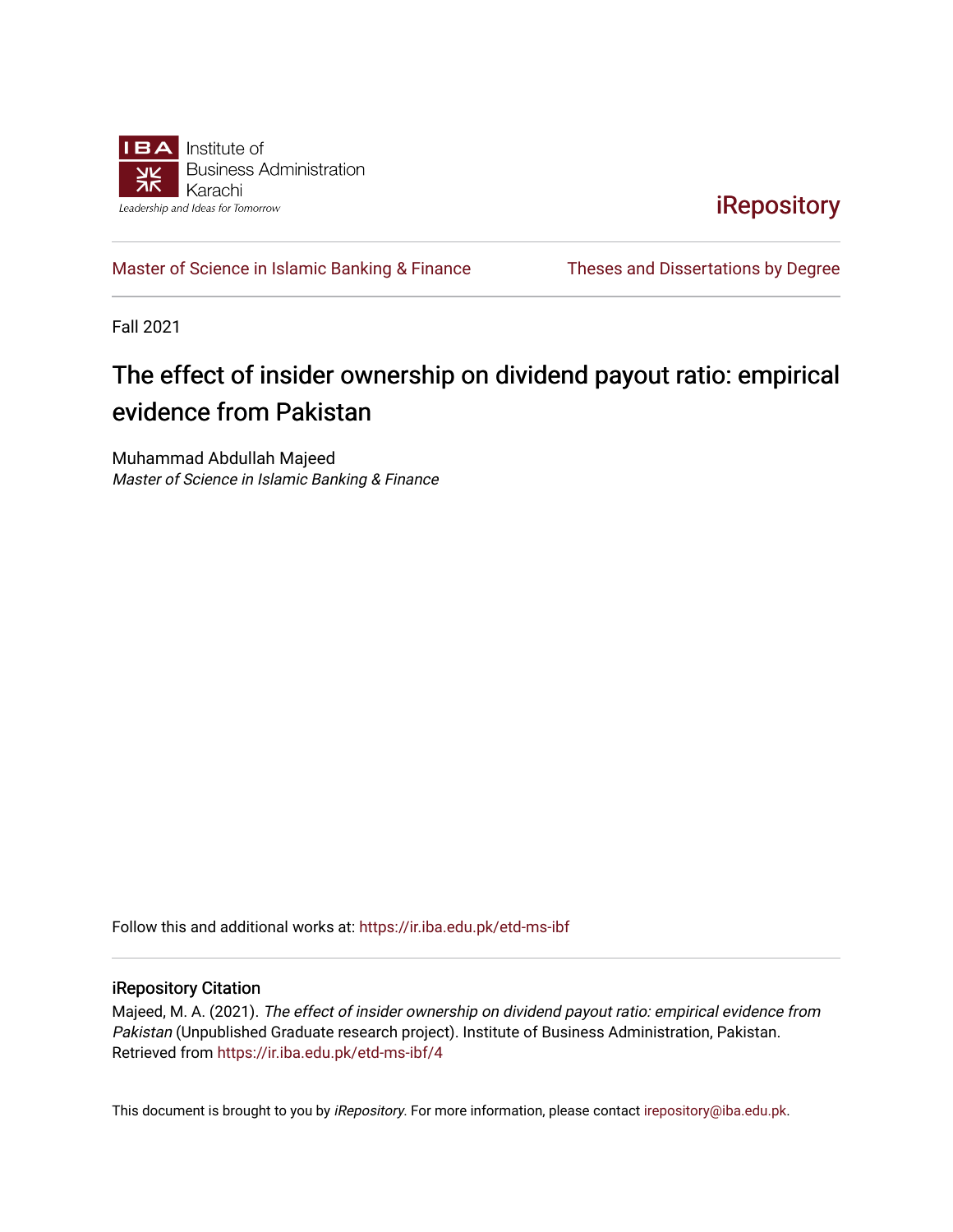

# **THE EFFECT OF INSIDER OWNERSHIP ON DIVIDEND PAYOUT RATIO: EMPIRICAL EVIDENCE FROM PAKISTAN**

This Research Project is submitted to the Department of Finance as partial fulfillment of Master of Science Degree in Islamic Banking and Finance

by

# **Muhammad Abdullah Majeed**

Supervised by **Dr. Heman Das Lohano** Professor - Program Director PhD/MS (Economics) & BS (EM) Department of Economics Institute of Business Administration (IBA), Karachi

Fall Semester 2021 Institute of Business Administration (IBA), Karachi, Pakistan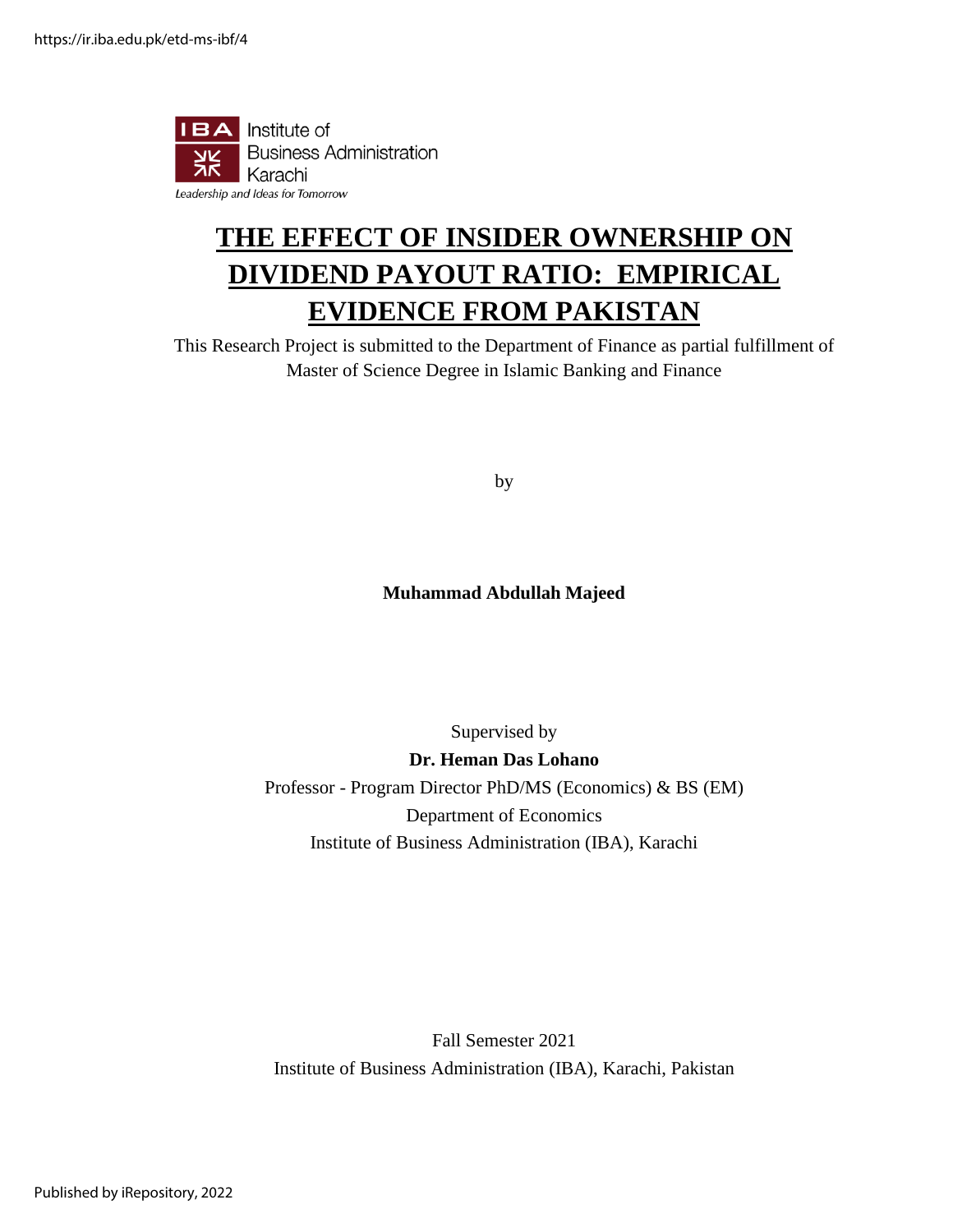

# **THE EFFECT OF INSIDER OWNERSHIP ON DIVIDEND PAYOUT RATIO: EMPIRICAL EVIDENCE FROM PAKISTAN**

This Research Project is submitted to the Department of Finance as partial fulfillment of Master of Science Degree in Islamic Banking and Finance

by

## **Muhammad Abdullah Majeed**

(Student Number: 15190)

**Supervisor:**

**Dr. Heman Das Lohano**

Department of Economics Institute of Business Administration (IBA), Karachi

> Fall Semester 2021 Institute of Business Administration (IBA), Karachi, Pakistan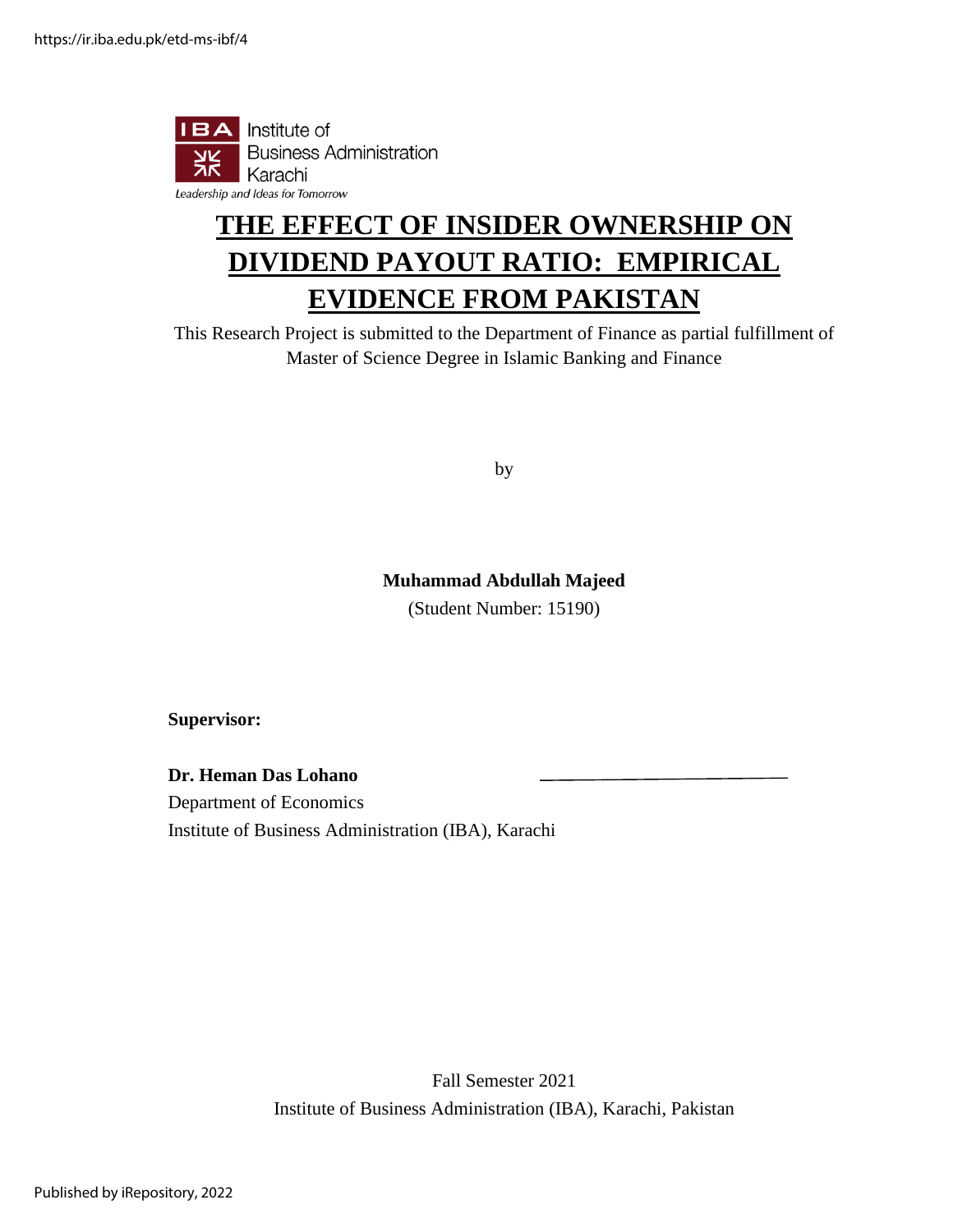# **Acknowledgement**

With the blessings of Almighty Allah who is most merciful and beneficent, I am very pleased to show my little input toward the expansion of further study. I am highly obliged to Dr Heman Das Lohano, Professor at the Institute of Business Administration (IBA), Karachi, without his help, guidance and motivation this work would not have been possible. The commitment and dedication reflect my work in this research project, which will be useful in the future. I would like to thank to all my teachers, especially Dr Irum Saba for her continued support throughout my MS Islamic Banking and Finance programme, friends, class fellows and those persons who helped me to complete this project. I am very hopeful that this research project can be informative to other professionals.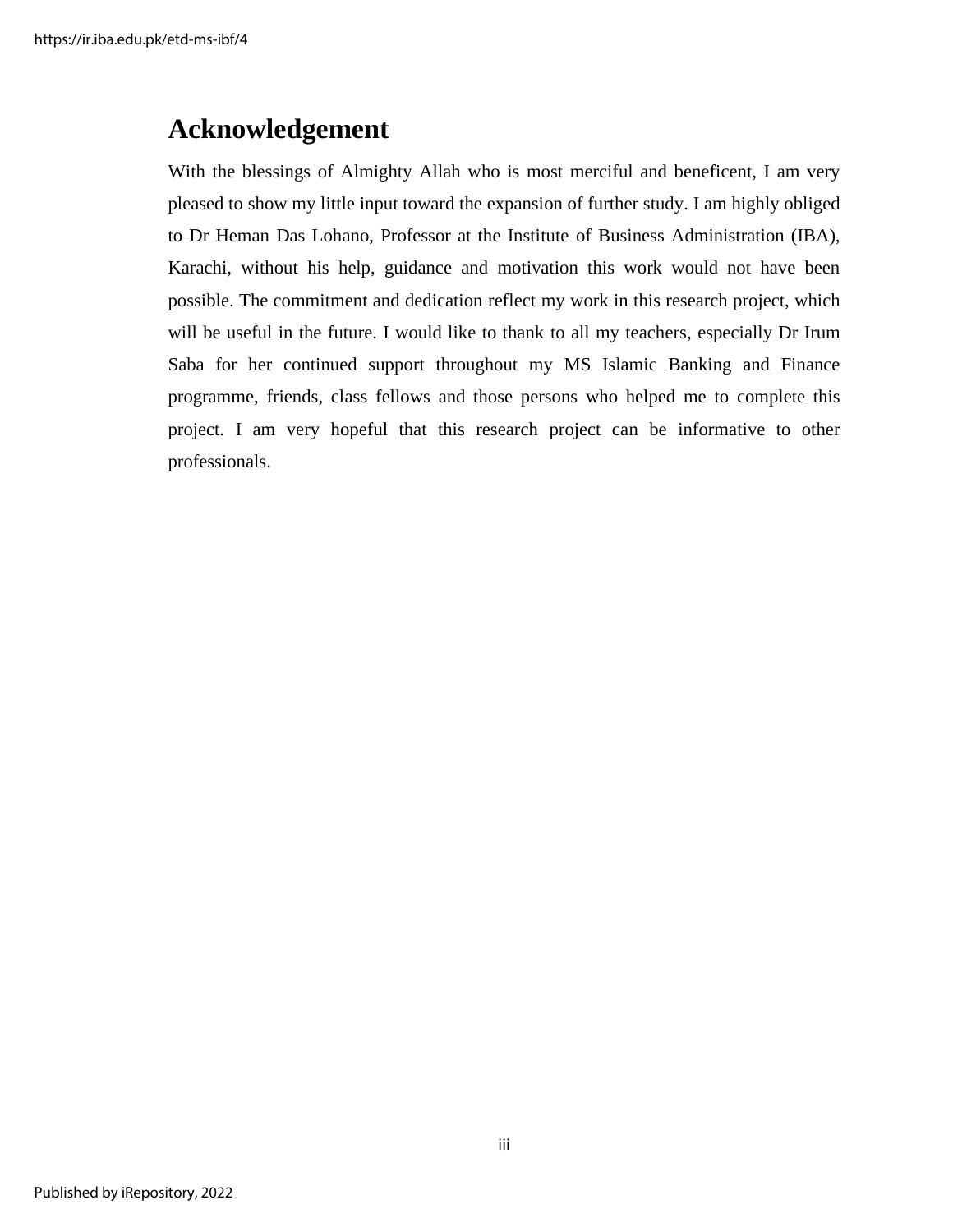# **Table of Contents**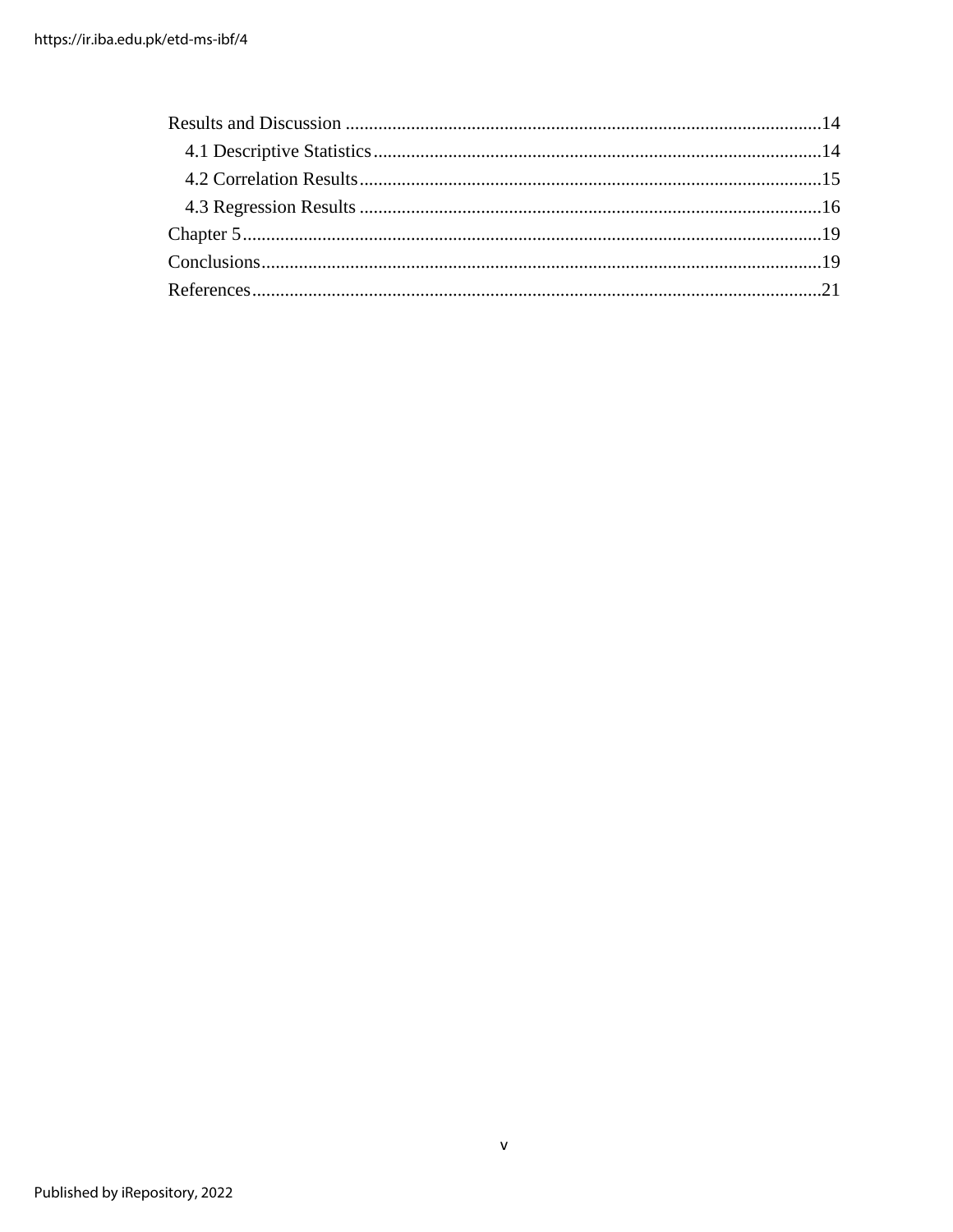# **List of Tables**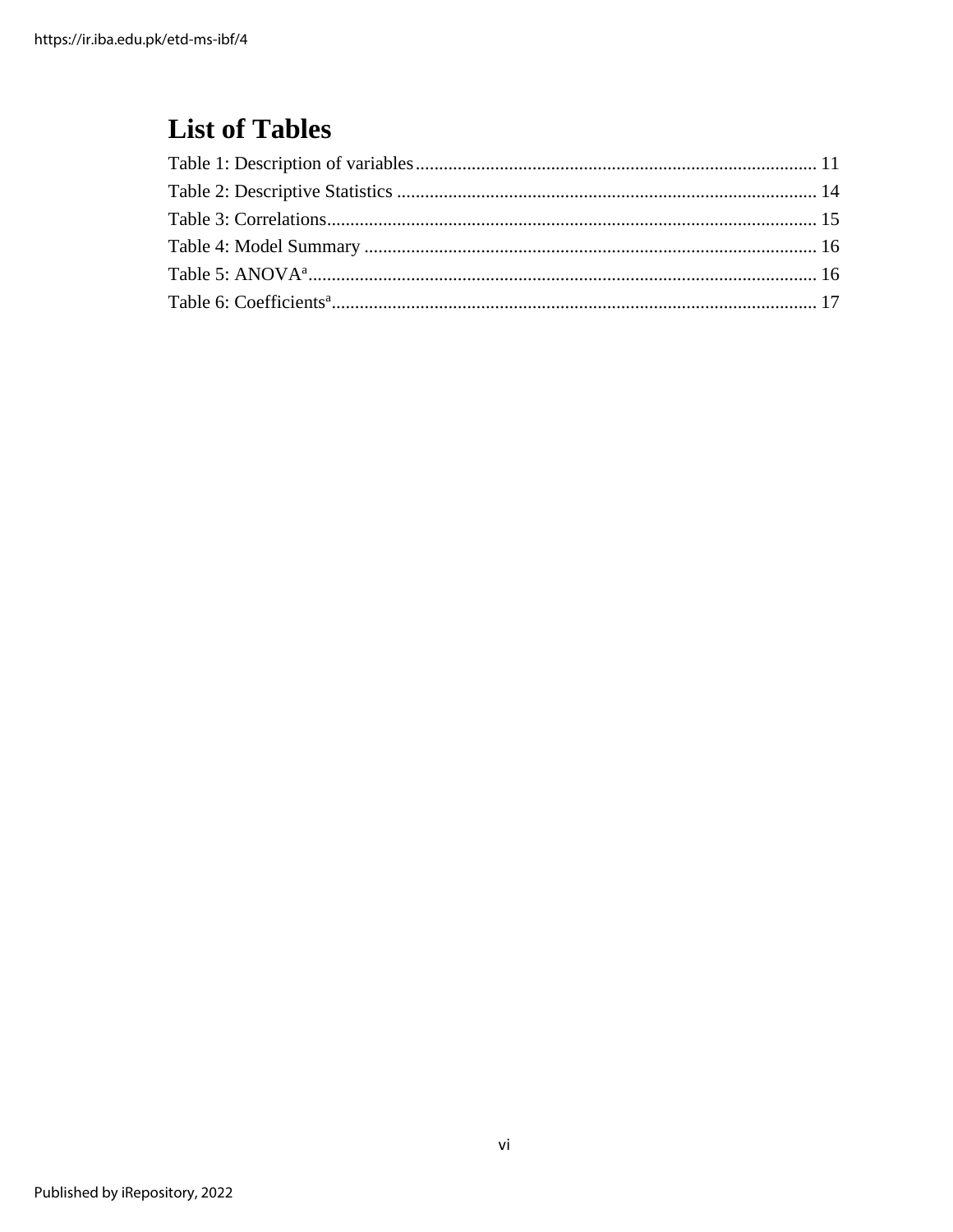# **List of Figures**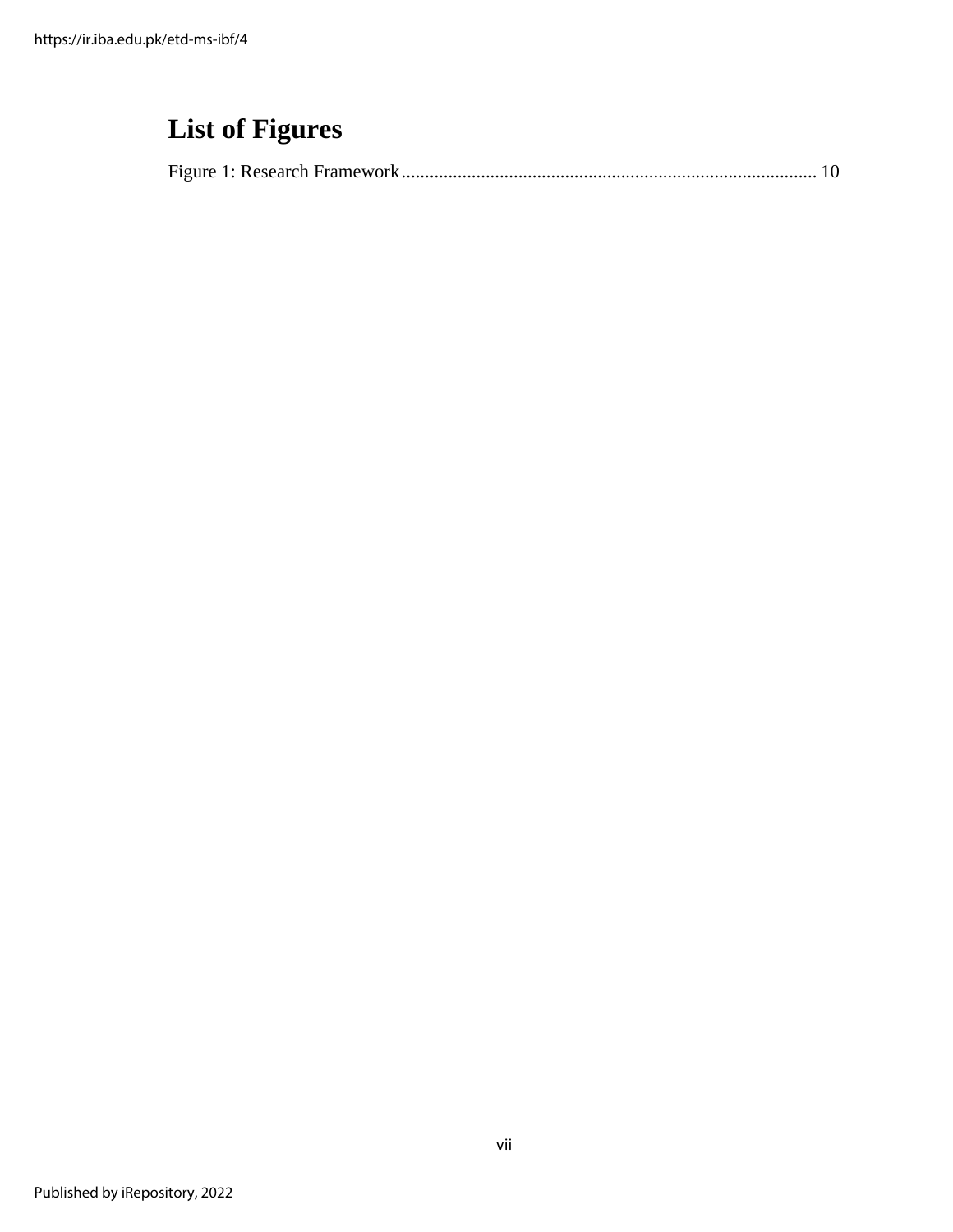# **List of Abbreviations**

- DPR Dividend Payout Ratio
- OS Ownership Structure
- IO Insider Ownership
- ROA Return on Assets
- ROI Return on Investment
- ROE Return on Equity
- EPS Earning Per Share
- DPS Dividend per Share
- CE Current Earnings
- MLR Multi-linear Regression
- SD Standard Deviation
- PSX Pakistan Stock Exchange
- CSE Colombo Stock Exchange
- ISE Indonesia Stock Exchange
- NSE New York Stock Exchange
- SMEs Small Medium Enterprises
- UAE United Arab Emirates
- DV Dependent Variable
- <span id="page-8-0"></span>IV Independent Variable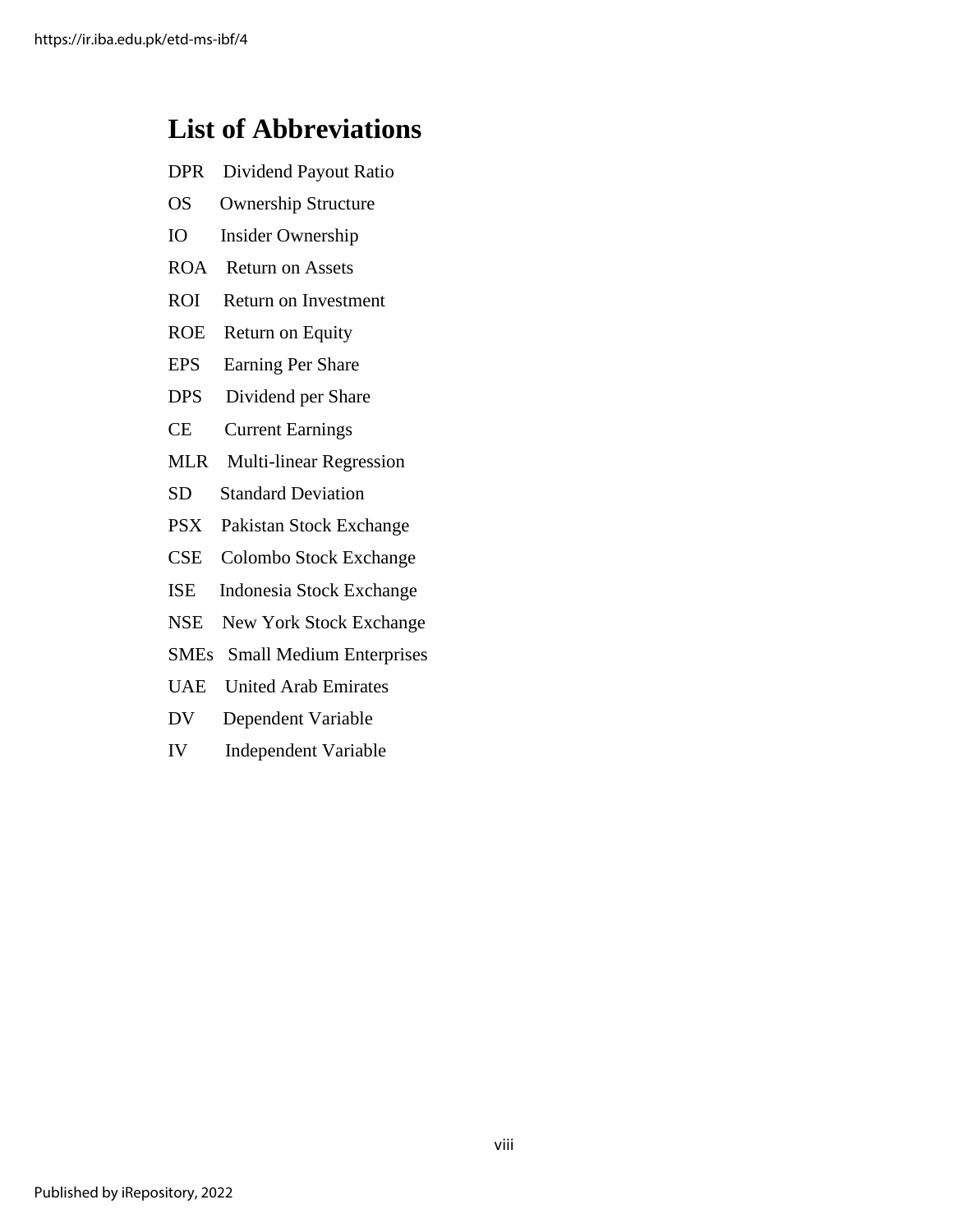# **Abstract**

Dividend's policy is one of the important policies along with financial and investment policies in the area of decision making in finance world. The decisions regarding dividend policy are the mainly important business decisions organizations have to make. There are several variables which do affect the dividend payout policy of a company and each company and industry has different dividend policy and it affects greatly on business, share price and future growth. The current study investigated the impact of Insider Ownership, Leverage, ROA and firm size on DPR. The study has used Insider Ownership, Leverage, ROA and firm as independent variables and DPR as dependent variable. The study has collected the panel data of 30 firms for the time period of total 9 years from 2011 to 2019. Descriptive, Correlation and regression was applied to analyze the data with the execution of SPSS software. The results indicate that Insider Ownership has positive impact on DPR. However, the results also indicate that ROA have significant impact on DPR. Furthermore, the results indicate that Firm Size and Leverage have insignificant impact on DPR.

**Keywords:** DPR, Insider Ownership, Leverage, Firm Size, Descriptive, Regression, Pakistan Stock Exchange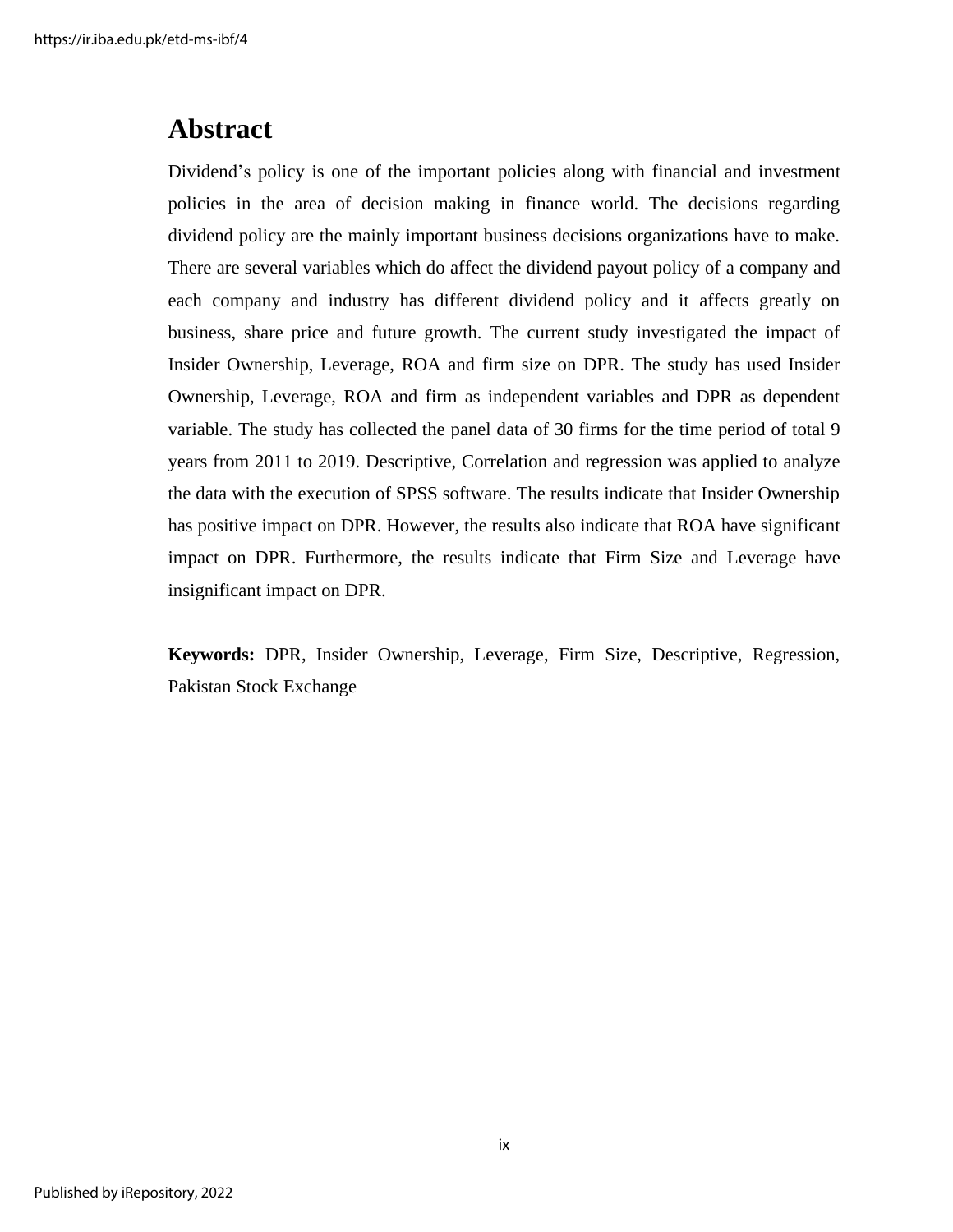Muhammad Abdullah Majeed **Introduction** Introduction

# <span id="page-10-1"></span><span id="page-10-0"></span>**Chapter 1 Introduction**

# <span id="page-10-2"></span>**1.1 Background**

Dividend policy has always been an important and most arguable topic in the context of business finance. Dividend policy is vital financial policy from the perspective of firm, investors, customers, workers, rigid bodies and government. Narang (2018) defined DPR as the sum of the money that the firm pays to the shareholders against the amount kept saved for other purposes in the financial matters. Moreover, the dividend payout ratio is different in every company based on the size and the functions of the company whereas it has been observed that majority of the major and big organizations are having higher dividend payout ratio whereas the companies having small scaled or medium scaled business are the companies with less or limited dividend payout ratio. However, Amiram, Bauer, and Frank (2016) discussed that the profit of the company is being divided in different portions among which one is the dividend portions that is the amount which is being paid to the shareholders and regarding this a company have specified rations that the company maintain for the dividends to be paid and the amount of the profit to be kept for the further financial and cost implementations; and this ration that is being used for deciding the amount of the money to be paid to the shareholders in return to their investment in the firm is known as DPR. As per the research this has been provided that in academic fields regarding the finance and accounts this ratio is one of the significant elements over the investment of the company and the success of the business is highly related to the DPR.

Investors do have main worth for dividends due to fact that the decisions of dividends affect the image of company. However, the motive for implementation of dividend policy is the major issue for company, as the decisions of dividend policy is mainly relying on several aspects such as tax, profits, and liquidity. The firm size is another major aspect of dividend policy as bigger companies have better abilities to give better dividends because of their profitability in the market. Furthermore, there is separate ownership structure and control in bigger firms as dividend offer monitoring advantages in these companies (Mehrani, Moradi, & Esk, 2011). In contrast, dividend payment to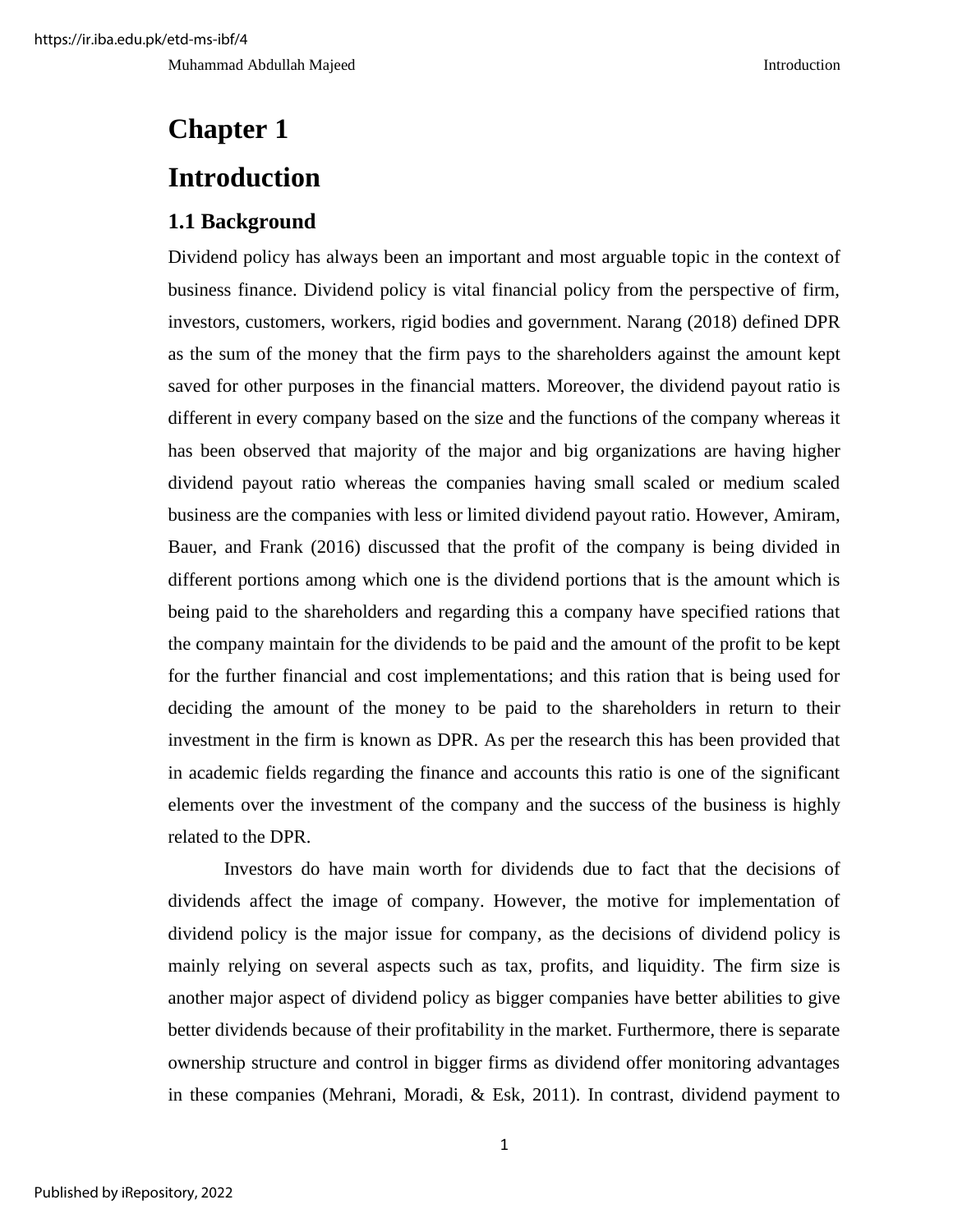investors do help in decreasing the control of managers and control over the resources of company and limiting managers to increase the firm value. This results into less agency issues among both firm and investors. From the perspective of ownership, higher degree of insider ownership does lessen the agency conflicts via interest position among both parties, however, it also affect the dividend policy by deploying resources for their own interest and decreasing dividend payment to marginal shareholders which creates more conflicts of interest (Afza & Mirza, 2010).

### <span id="page-11-0"></span>**1.2 Problem Statement**

Dividend policy is not a new phenomenon in the business economics but still it is debatable topic. Each company design different dividend policy, sometimes companies pay their dividend and sometimes they don't. Sometimes even most profitable and financially firms such as Apple, Google, etc. they don't pay dividends and sometime even weak companies pay dividends. Khan, Nadeem, Islam, Salman, and Gill (2016) argued that the companies have increase their focus on dividend policy from last couple of years on the international basis and the study also consider that dividend policy may influence the firm profitability. There is always a risk as well as doubt when an investor does investment that is not to be observed up to specific limits. An investor must know the situations regarding the firm performance, economics stability and information regarding the political situation before making any investment. The dividend policy is an important factor which an investor has to know, and firms have to formulate for the betterment of shareholders and for firm performance. The dividend policy is mainly relying on ownership structure. However, in last few years, it has gained major significance in financial literature due financial issues such as conflict of interest between managers and investor (Gillan & Starks, 2003). Conflict arises because of various kinds of ownerships and their dividend demands in company. Several research have examined the overall effect of ownership structure, but this study aims to analyze the influence of insider ownership on dividend payout policies of listed companies at PSX.

## <span id="page-11-1"></span>**1.3 Research Objectives**

The following are the research objectives of the study.

- To scrutinize the effect of insider ownership on DPR in the listed firms at PSX.
- The study also aims to investigate that how dividend payout policies of these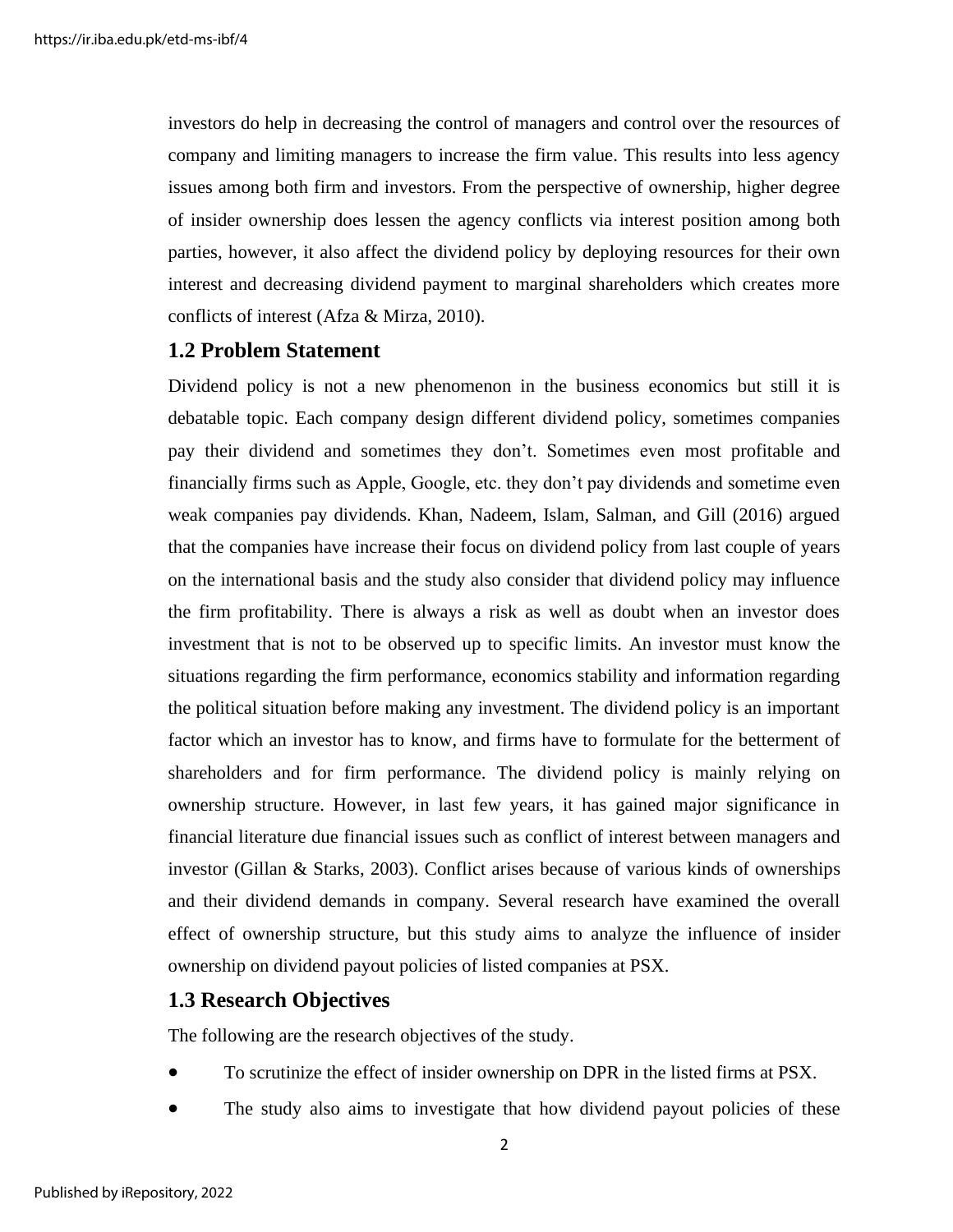firms is affected due to ownership factor that is insider ownership.

# <span id="page-12-0"></span>**1.4 Scope of the Study**

Developing a better dividend policy that can improve the business is important for the organizations. As the competition is increasing and due to globalization of companies, they have to compete and find difficulty to earn profits. Managers should go to deep and must compete in this competitive environment to formulate better structure of business. This study can make contribution to present literature and can provide the results of dividend policy. The research can also be useful for policy makers to develop better dividend policies for investors. This research can reinforce the idea of better business dividend decisions and contributes on different theories based on financial market of Pakistan. The study can also be useful for shareholders concerning their decisions regarding investment.

# <span id="page-12-1"></span>**1.5 Delimitations**

There are very few delimitations of the study as the study only selects 30 companies in the sample. However, there are several studies in the past that have explained the impact of insider ownership on DPR by deploying multivariate model that reduces the chances of information reliability. Furthermore, this study has focused on insider ownership, and has omitted the other ownership structure variables. Therefore, to decrease the issues in econometric framework this research further lengthen the model by choosing important variables in the study. In addition, this study is limited to only three main statistical techniques that are descriptive analysis, multiple regression and correlation.

# <span id="page-12-2"></span>**1.6 Limitations**

There are numerous limitations in the study, as the number of companies was selected in the sample was only 30, that could have been more than 30, only few number of variables was used in the study, there are several variables such as Age, overall ownership structure, Tax and risk could have been used in the study. Therefore, these limitations may provide opportunities for advance future research in the financial field.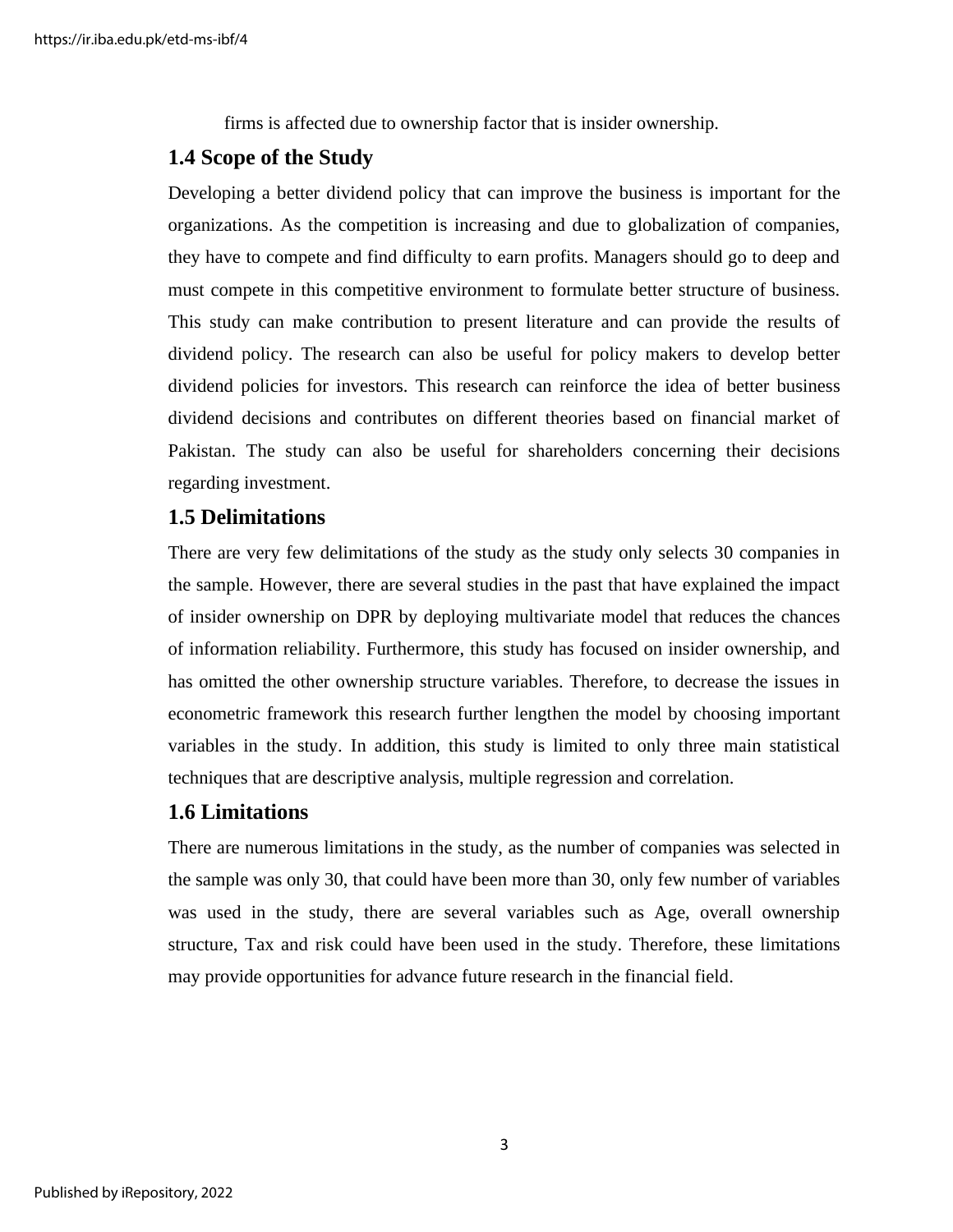Muhammad Abdullah Majeed Literature Review

# <span id="page-13-0"></span>**Chapter 2**

# <span id="page-13-1"></span>**Literature Review**

# <span id="page-13-2"></span>**2.1 Theories related to Dividend**

# <span id="page-13-3"></span>**2.1.1 Agency theory**

This recommends that dividend policy is explained by agency expenses which arise due to changes in power and ownership. Managers can`t implement dividend policy which can be in favor for investors but they have to adopt a policy that basically a beneficial for them. Dividend payouts that decrease the cash flow presented to managers can therefore guarantee that managers increase the investor`s wealth not to use funds for themselves (DeAngelo, & DeAngelo, 2007).

# <span id="page-13-4"></span>**2.1.2 Signaling Theory**

This theory suggested that dividend policy is a basically an instrument to convey the message about organizational future scenario to shareholders. Dividend announcements communicate important knowledge that investors don't possess, regarding the management`s evaluation of firm`s potential profitability, therefore decreasing the data irregularity and Shareholders can use this data to evaluate the stock price of firm. The instinct explains this discussion is based on of the data indiscretion among executives as well as external shareholders, wherever executives have confidential information regarding the present and future fate of company which isn't accessible to outsider (Al-Kuwari, 2009).

# <span id="page-13-5"></span>**2.1.3 Bird in hand theory**

This suggested that there is an association among organizational value and dividend payout. Shareholders prefer dividends over capital gain due to riskier nature of capital gain compares to dividends (Amidu, 2007). Companies must set higher dividend pay ratio as well as propose better dividend yield to increase their share prices. Gordon (1963) argued in the core of this theory that external investors prefer better dividend policy, and they assume dividends as less riskier compares to future gains, therefore it is clear that shareholders prefer high DPR.

# <span id="page-13-6"></span>**2.1.4 Dividend Irrelevance Theory**

Shareholders are uninterested among dividends plus capital gain, they use to trade stock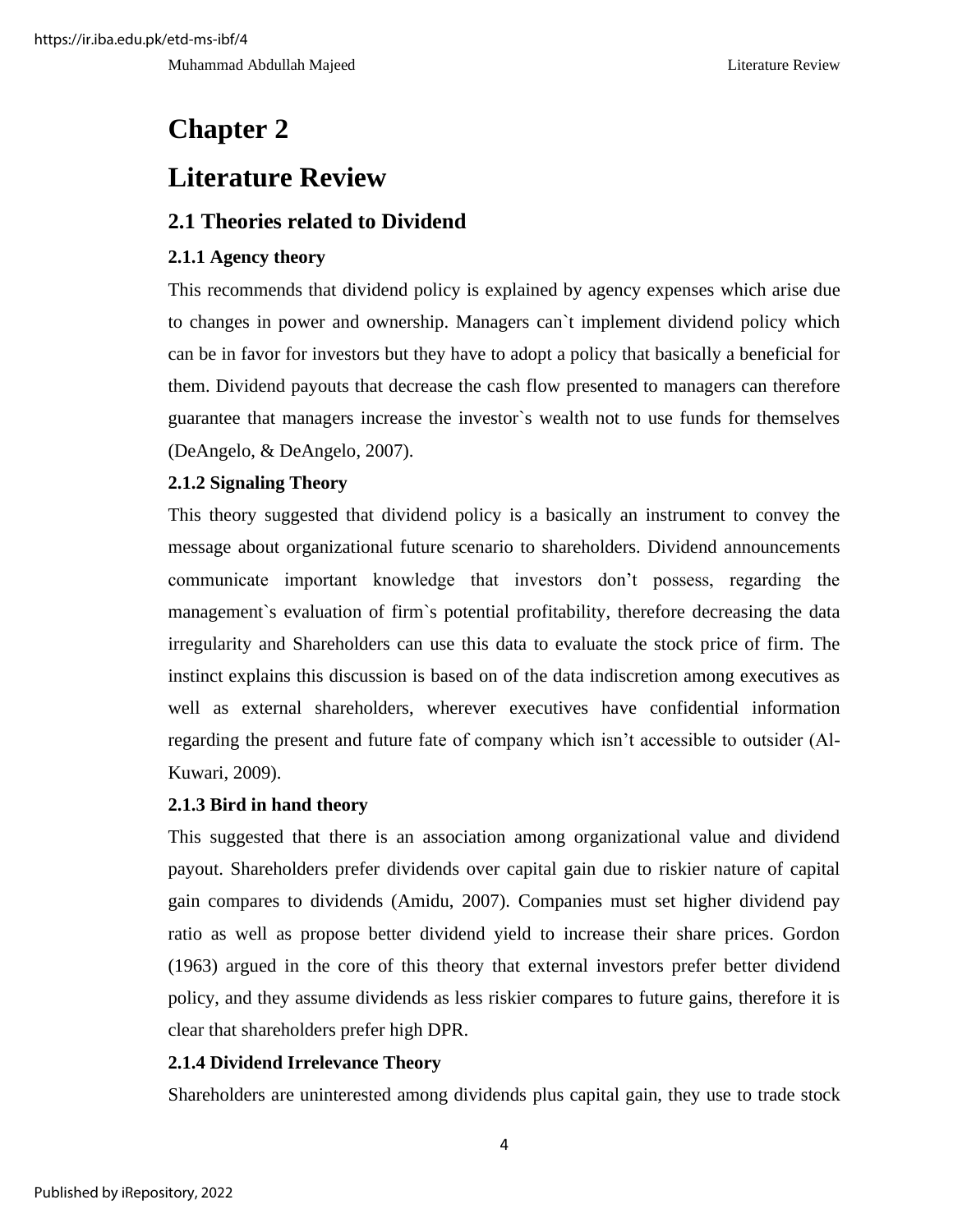Muhammad Abdullah Majeed Literature Review

whenever they want to have cash, and investors may use dividends to purchase stock if they don't want any cash. Modigliani and Miller (1958) supported this theory.

# <span id="page-14-0"></span>**2.2 IO and Dividends**

Dividend policy is contentious topic in the context of business economics around the world and has significance in most emerging markets. There are several previous studies that have tried to discover problems about the dynamics and factors of dividend policy. Kulathunga and Azeez (2016) investigate the relationship among ownership structure kinds as well as dividend approach of traded firms in the Colombo Stock Exchange. The study deployed panel statistics which were composed from the yearly reports of 77 firms for the time period from 2006 to 2014. The findings of regression show that ownership identity is important while explaining the dividends. The findings indicate that institutional and managerial ownership has insignificant association with each other while there is positive association among dividend policy with managerial ownership framework. The sizes of company, cash flow, possible development opportunity factors are too important for dividend policy. The leverage is not important factor while in discussing the dividend strategies, the institutional, organization as well as the meditation owners' actions in the CSE are connected with signing, cash flow as well as agency theory descriptions for dividend payment.

Al-Najjar and Kilincarslan (2016) examines the impact of ownership structure on dividend approach of traded companies in Turkey. Specifically, the study tries to discover the impact of family control via ownership as well as board independence, non-family shareholders (overseas investors, national monetary organizations plus government) and lesser investors on dividend choices after 2003 since it observes the main financial plus organizational restructurings. The study used substitute dividend strategy measures, the chance of dividend payment, dividend ratio, as well as dividend profit and then deploys the suitable regression method to examine the hypothesis of the study by concentrating on the current dataset of two hundred sixty-four traded firms for the time period from 2003-2013. The findings indicate that overseas and government ownership are related with the less possibility of giving dividends, whereas additional ownership factors; family participation, national monetary institutions as well as smaller investors are not significant in influencing the chance of giving dividends.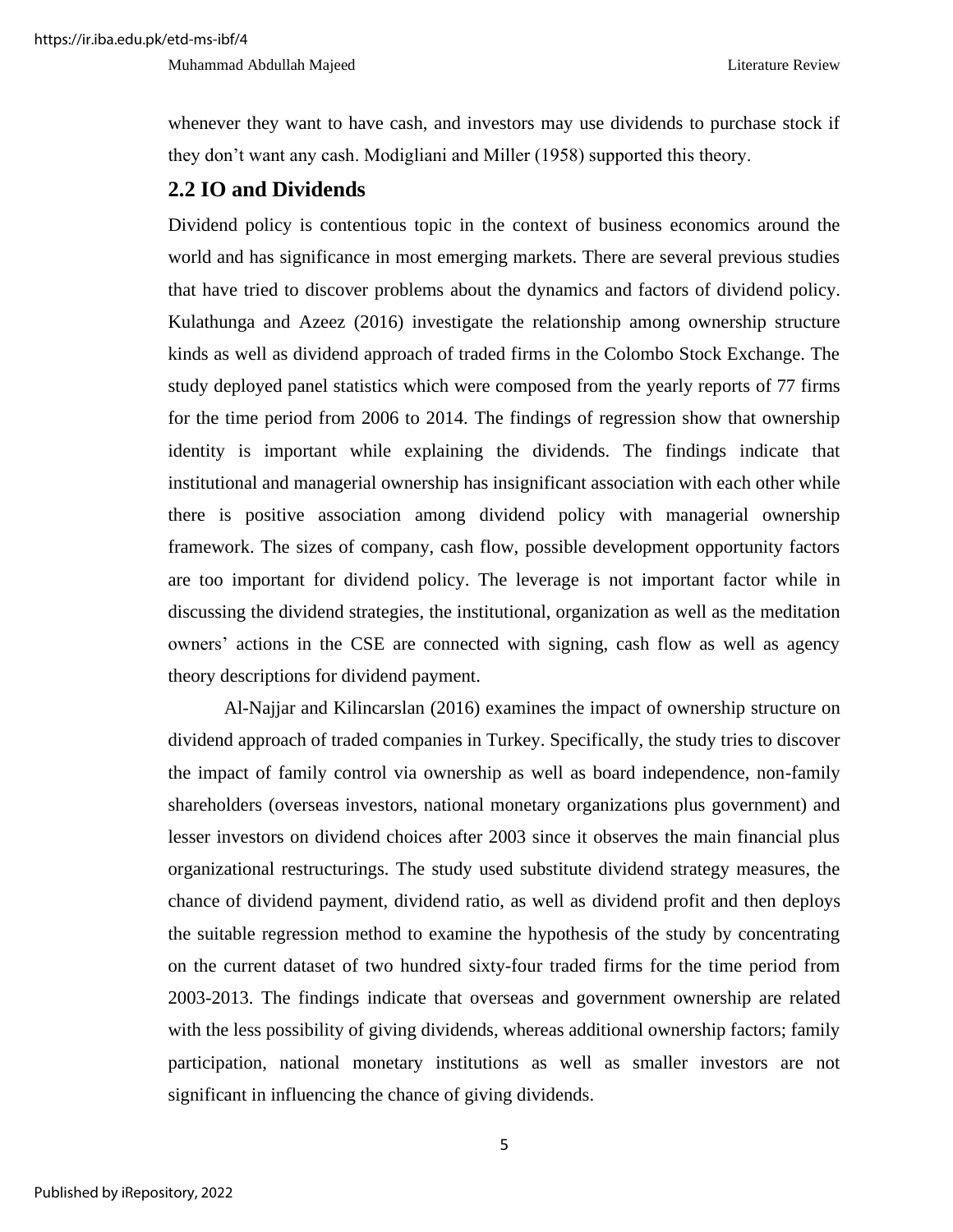#### Muhammad Abdullah Majeed **Literature Review** Literature Review

Erkan, Fainshmidt, and Judge (2016) explains that the DPR determines that what amount of profit a company is offering to the shareholders as the return of their trust and investment in the company. All the other investments' decisions, payments to be made and profitability of the company are somehow linked with this DPR. It has been observed that researchers have mentioned these all elements with each other in multiple ways as it has been stated that if firm is having better profits, then the company may offer higher DPR to the shareholders. On the other hand this is also being stated that the investment and decisions regarding the investments are having concerns with the DPR as if the company has plans to improve and so invest most of the profit in the improvement then the shareholder will get less dividend and so the DPR will be low and this is the reason that majority of the SMEs which are focused on the development provide less DPR while the large organizations offer high DPR to their shareholders. Some studies also relate the DPR with the tax to be paid in a sense that the profit that a company earns is divided into multiple portions which are being used for multiple purposes such as for the payment of the tax and this is the reason the company which have to pay high taxes due to their business characteristics then the DPR can be affected to some context.

Benjamin, Wasiuzzaman, Mokhtarinia, and Nejad (2016) scrutinize the effect of family rights on dividend payment from the viewpoint of agency expenses in Malaysia. Yearly monetary, board as well as family rights statistics of 160 Malaysian listed organizations are composed for the time period from 2005 to 2010. The experimental findings recommend that family distribute ownership at the discrete rank from 0 to 5 % is pessimistically connected with dividend payment and optimistically connected from the 5 to 33 % with dividend payment. Dependable with the existing text, the experiential affiliation among family distribute possession and dividend payment is strong in organizations with lesser total assets, small liability and small development opportunity. Additional assessment of savings choice lends sustains to influence which characterize superior agency expenses as a result of family ownership.

Bako (2015) analyzed the influence of OS on DP on dividend policy of companies traded in the customer product sector in Nigeria. The research deployed the data which was composed from yearly reports of companies and descriptive statistics and regression was analyzed. The findings indicate that internal ownership as well as external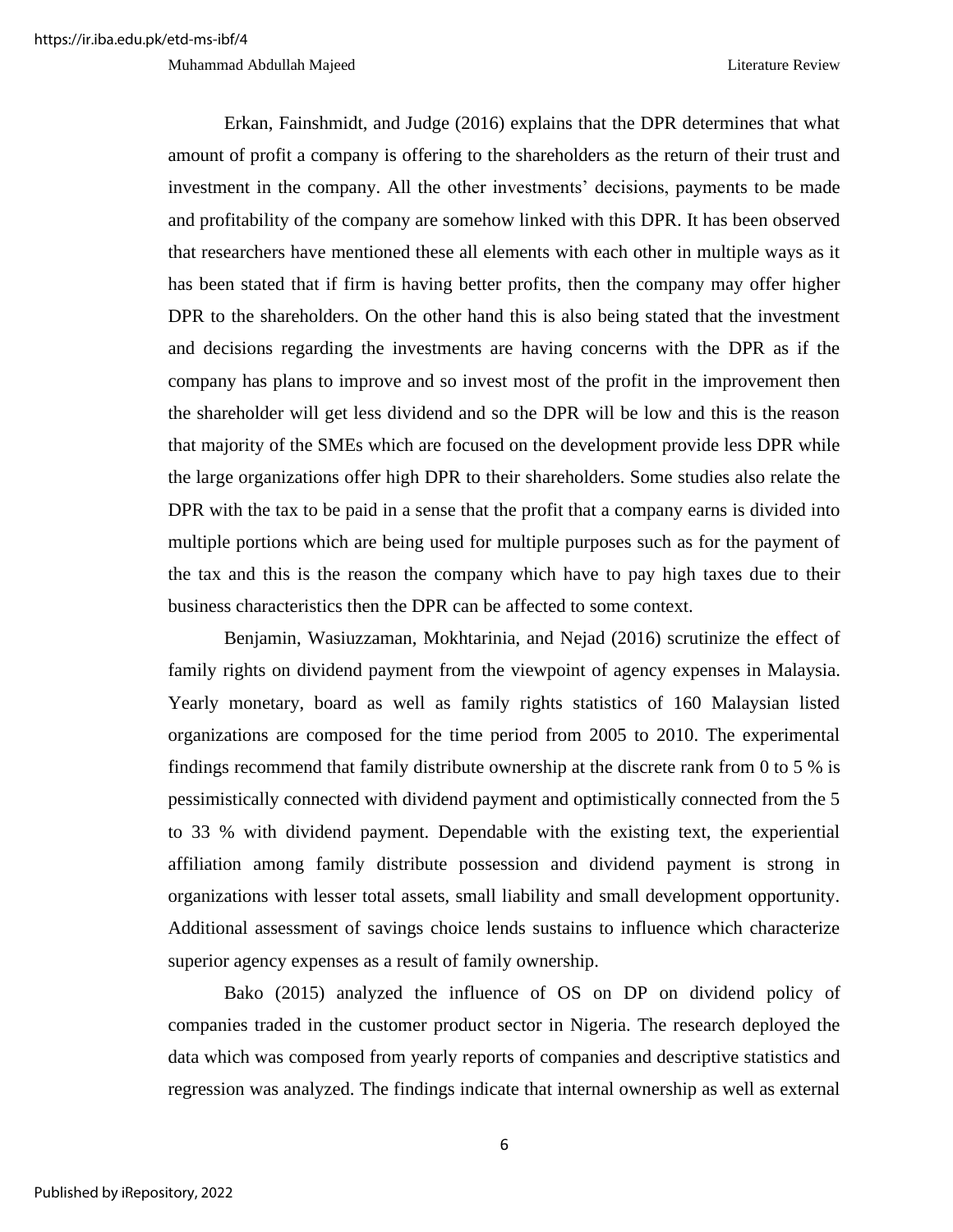ownership of shareholdings has insignificant effect on DPS, whereas block-holders have insignificant impact on DPS. Moreover, the effect of control factor EPS on DPS was significantly positive. The study advocate investigation of dividend strategy of organizations in the customer product sector, Nigerian shareholders must give confined focus toward the ownership formation of organization and main factor is the profit does matter as compares to the ownership framework of firm. The dividend payment ratio is factor of dividend payment, as it was suggested that dividend customers can be motivated to spend in the goods industry of customers in Nigeria.

## <span id="page-16-0"></span>**2.3 ROA and Dividend**

Mossadak, Fontaine, and Khemakhem (2016) examined the association among the ownership model as well as dividend strategy. The findings indicate the positive association among OS and DP; therefore, institutional ownership does not have any positive association with dividend strategy. Fitri, Hosen, and Muhari (2016) investigate the determinants of dividend percentage of companies listed at Jakarta Islamic Index. The panel data was collected from 2009 to 2014 and results of panel regression indicate that insignificant impact of Assets growth with DPR, and positive impact of ROA and DPR with DPR<sub>t-1</sub>. While debt to equity ratio didn't have significant impact on DPR and DPR<sub>t-1</sub> was only variable that had significant impact on DPR.

Hasan, Ahmad, Rafiq, and Rehman (2015) examine the relationship among DPR and firm performance in textile and energy industries. The study collected the data for the time period of 1996 to 2008. EPS and ROA were used to measure profitability. The findings indicate the DPR had insignificant impact of DPR on future earnings of company regardless of any sector.

Miko and Kamardin (2015) argued that the dividend policy is measured an integral strategy in the decisions making of firms that always have great effect on the response of investors. The study analyzed the effect of ownership structure on the business dividend approach in with the framework of organizational problems. The study used the data for the time period from 2001 to 2010 by means of eight multinational companies comprises of total eighty-observations. The statistics was composed from the yearly reports of Multinational organizations. The findings indicate that there is positive affiliation between the DPR as well as institutional ownership. The findings also explore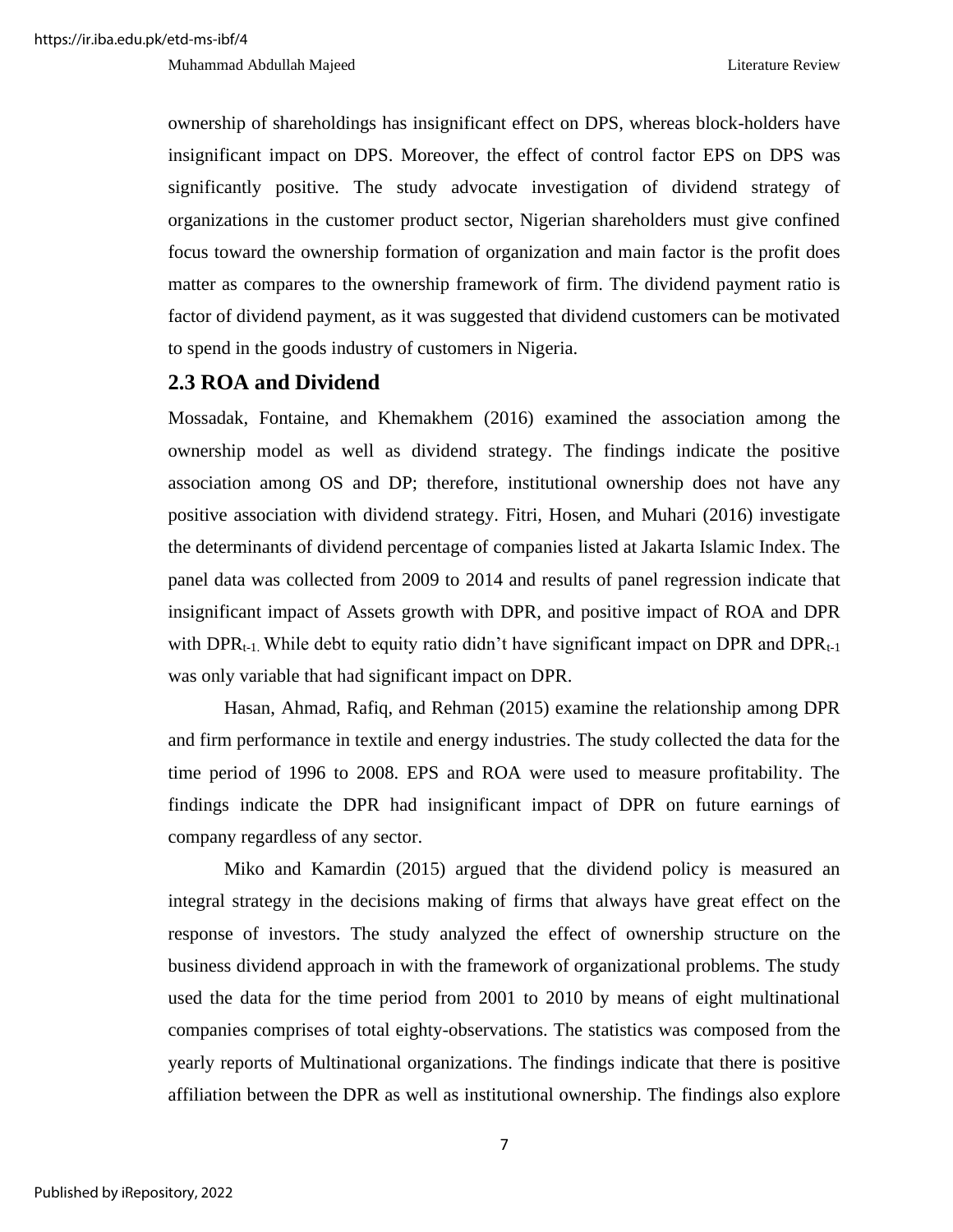that greater institutional and family shareholding leads toward the higher dividend payment of companies. The results recommend that dividend approach is deployed by the executive to seize the wealth of shareholders, it was also suggested that multination firms in Nigeria must motivate additional institutional ownership to decrease the resourceful experience via dividend policy.

Priya and Nimalathasan (2013) investigate the influence of dividend approach on firm profitability in Sri Lankan hotels and Restaurants. The data of these firms were collected from 2008 to 2012 and regression was implied to examine the data. The results indicate that significant impact of dividend approach on financial profitability except ROI and ROE.

### <span id="page-17-0"></span>**2.4 Size, Leverage and Dividend**

Ahmad and Wardani (2014) using the logit regression investigates the association among profit, liquidity, leverage, and size to dividend approach of 98 companies listed at ISE from 2006 to 2010. The results indicate that profit as well as size was significantly related to dividend policy while leverage, growth and liquidity don't correlate positively. Mehta (2012) explains that decision regarding the dividend is the important and the current study examines the major variable that impacts the dividend payment choice in UAE companies. The data for the risk, liquidity, size, leverage and profitability was collected from 2005 to 2009 of all companies of different sectors of UAE. The results of regression indicate that size as well as profitability is the major variables deployed by UAE companies while making dividend decisions.

Iqbal, Waseem, and Asad (2014) examine the influence that dividend strategy can have on investor's money. The data was taken of 35 firms for the time period of 2006-2011 on yearly basis. The result indicates the size; growth rate and dividend policy had significant impact on shareholders' wealth. Their findings were useful for business management regarding divided distribution among shareholders.

Malik, Gul, Khan, Rehman, and Khan (2013) examine the determinants influencing dividend payment decisions. The finding shows that EPS, Profit along with size influences the chances of firms to pay their dividends while growth didn't increase the chances to pay dividend. However, Musiega, Alala, Douglas, Christopher, and Robert (2013) investigate the factors of dividend strategy in companies listed at NSE. They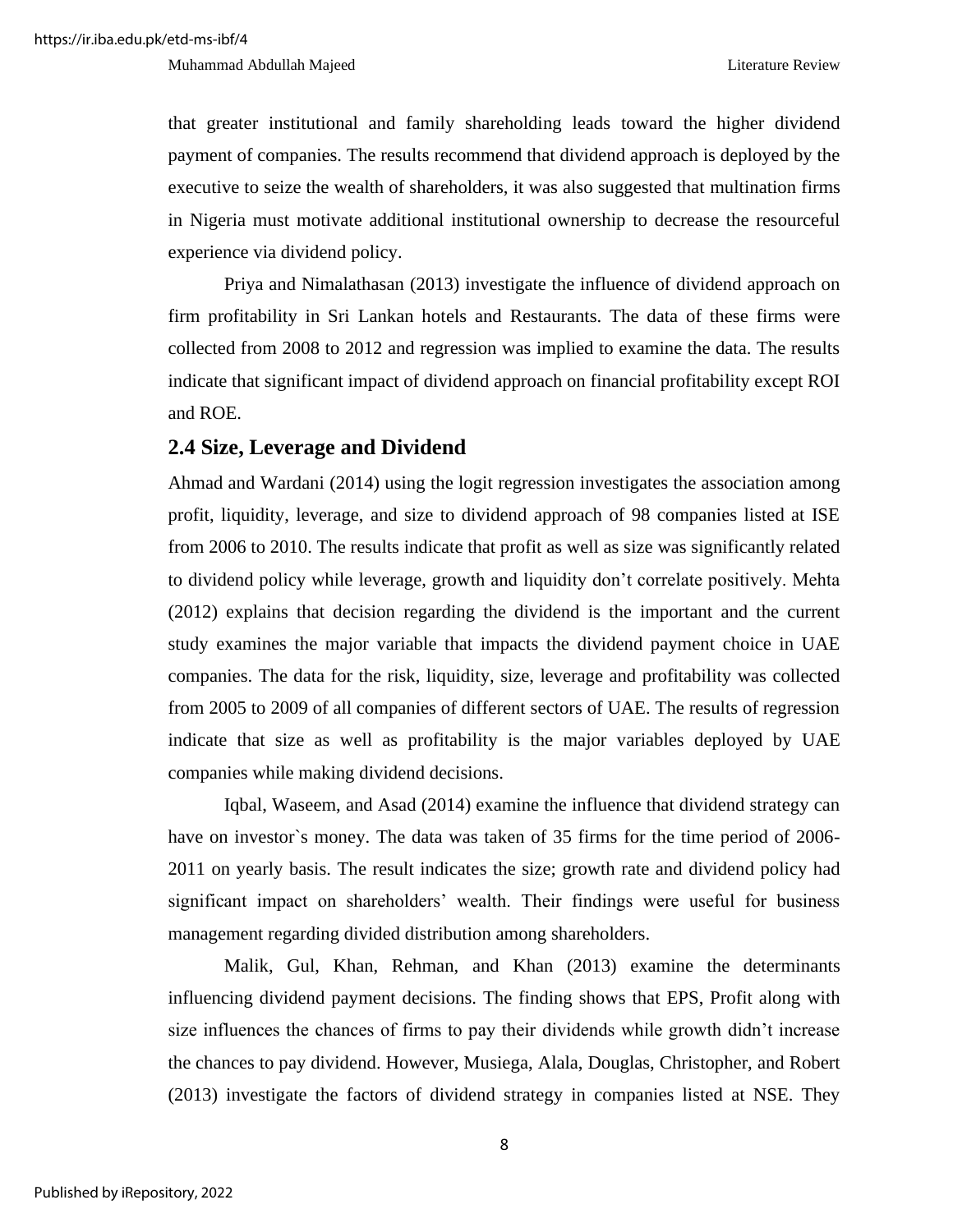Muhammad Abdullah Majeed **Literature Review** Literature Review

found the cause of current earning on dividend decisions as well as to examine the association of profit, growth and liquidity affecting the decisions regarding dividend policy. The results of regression indicate that ROE, CE, and growth had significant association with dividend payout while both size as well as size increases the accuracy of significant factors of dividend payout. Al-Hasan, Asaduzzaman, and Karim (2013) argued that most debatable topic in financial filed is the impact of dividend approach on share price in market. There have been so many studies which have gone against this theory. The finding indicates that there is less effect of dividend payout on market prices as compares to retention and study supports the related dividend theory.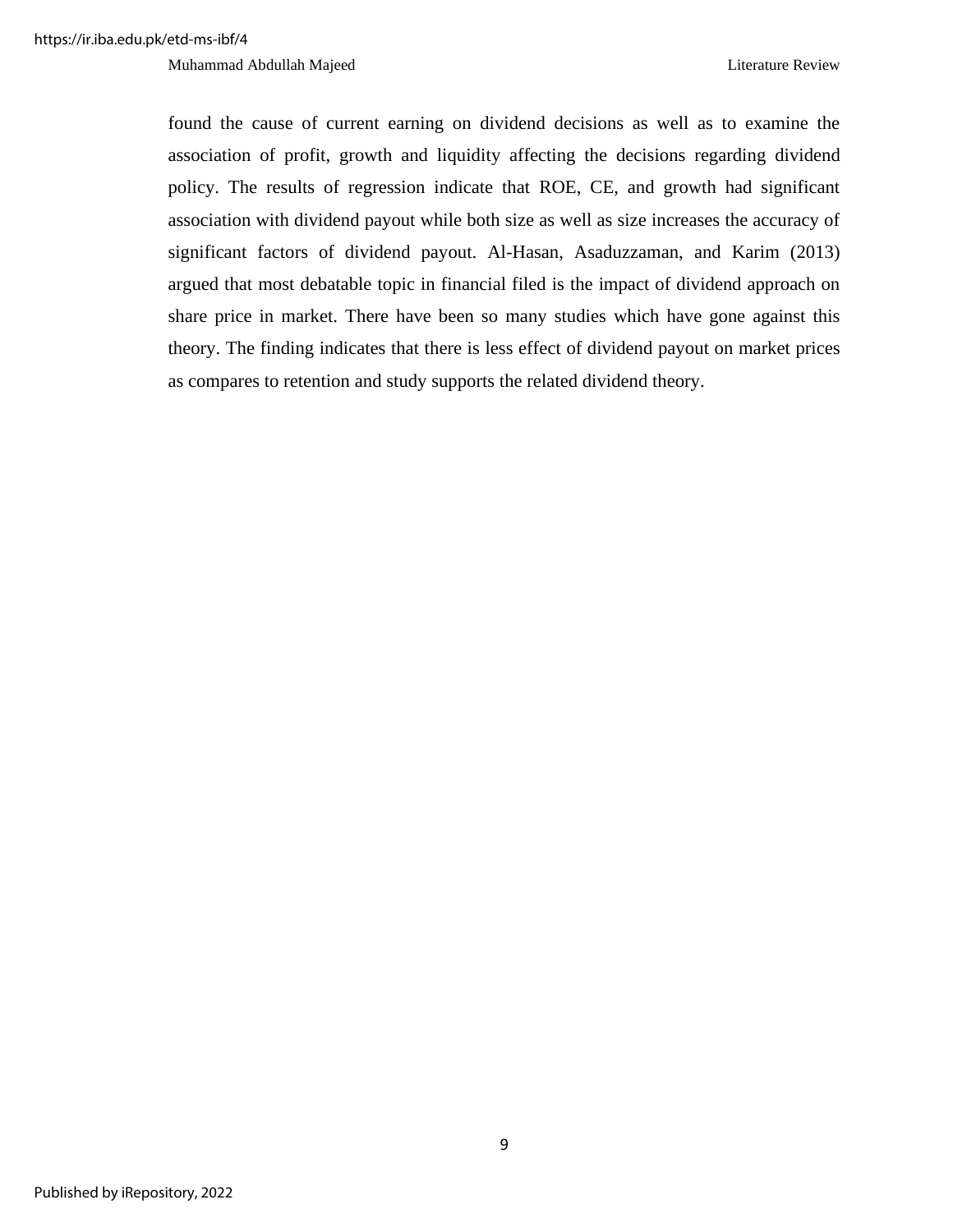Muhammad Abdullah Majeed **Research Methodology** Research Methodology

# <span id="page-19-1"></span><span id="page-19-0"></span>**Chapter 3 Research Methodology**

This segment explains the type of research that will be used in the study, the research approach, and size of sample for the data collection, source of data collection, theoretical framework, model estimations and measurements of variables. Explanatory Research has been used in this study to identify the issue in more depth and understand the problem. This type of research is useful to answer research questions with percentage or number and is effective when something is already identified and is applicable when the researcher is analyzing something which is already identified, and researcher is trying to add more explanation in that study.

# <span id="page-19-2"></span>**3.1 Data**

The study is secondary research and total 30 listed firms will be used for the data collection through their annual reports for the 09 years from 2011 to 2019. The source of data collection is the website; [https://www.psx.com.pk/.](https://www.psx.com.pk/) [http://www.scstrade.com/.](http://www.scstrade.com/)

# <span id="page-19-3"></span>**3.2 Population and Sample**

Total 30 listed firms listed at Pakistan stock exchange has been targeted randomly as sample size in this current study.

# <span id="page-19-4"></span>**3.3 Theoretical Framework**



<span id="page-19-5"></span>**Figure 1: Research Framework**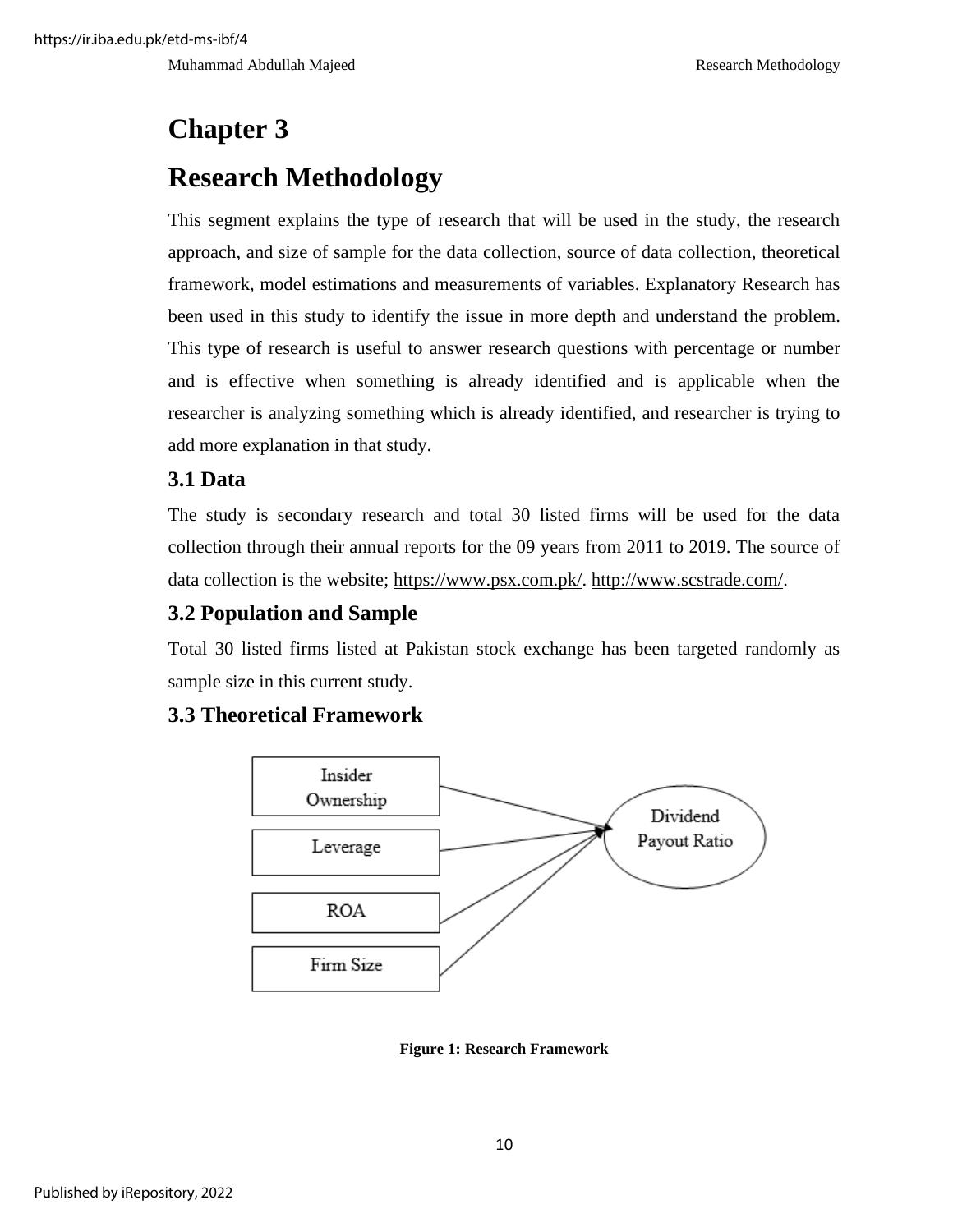#### Muhammad Abdullah Majeed Research Methodology

<span id="page-20-2"></span>

| <b>Variable</b>  | <b>Description</b>                     | Unit       | Data Source                        |
|------------------|----------------------------------------|------------|------------------------------------|
| <b>Insider</b>   | Percentage of ordinary shares owned by |            |                                    |
| Ownership        | the directors of the board in year t   | <b>PKR</b> | <b>Annual Reports of Companies</b> |
| <b>Firm Size</b> | Natural Logarithm of Total Assets      | <b>PKR</b> | <b>Annual Reports of Companies</b> |
| Leverage         | <b>Total Debt/Total Assets</b>         | <b>PKR</b> | <b>Annual Reports of Companies</b> |
| Return on        |                                        |            |                                    |
| Assets (ROA)     | Net Income / Total Assets              | <b>PKR</b> | <b>Annual Reports of Companies</b> |
| <b>DPR</b>       | dividend per share/earnings per share  | <b>PKR</b> | <b>Annual Reports of Companies</b> |

#### **Table 1: Description of variables**

### <span id="page-20-0"></span>**Variables:**

#### *Independent Variables*

- Insider Ownership
- **Leverage**
- Return on Assets
- Firm Size

### *Dependent Variable*

• Dividend Payout Ratio

# <span id="page-20-1"></span>**3.4 Model Specification and Hypotheses**

**Dividend Payout Ratio=**  $\alpha + \beta^1(IO) + \beta^2(Leverage) + \beta^3(ROA) + \beta^4(Firm Size) + \epsilon$ t Where, DPR is the dependent variable, whereas, Insider ownership, Leverage, ROA and firm size are independent variables affecting DPR.

The study has developed the hypothesis with the help of previous researches such as (Fama & French, 2001; DeAngelo & DeAngelo, 2007; Korkeamaki, Liljeblom & Pasternack, 2010).

**H1:** Insider Ownership has positive impact on DPR.

**H2:** Leverage has negative impact on DPR.

**H3:** ROA has positive impact on DPR.

**H4:** Firm Size has positive impact on DPR.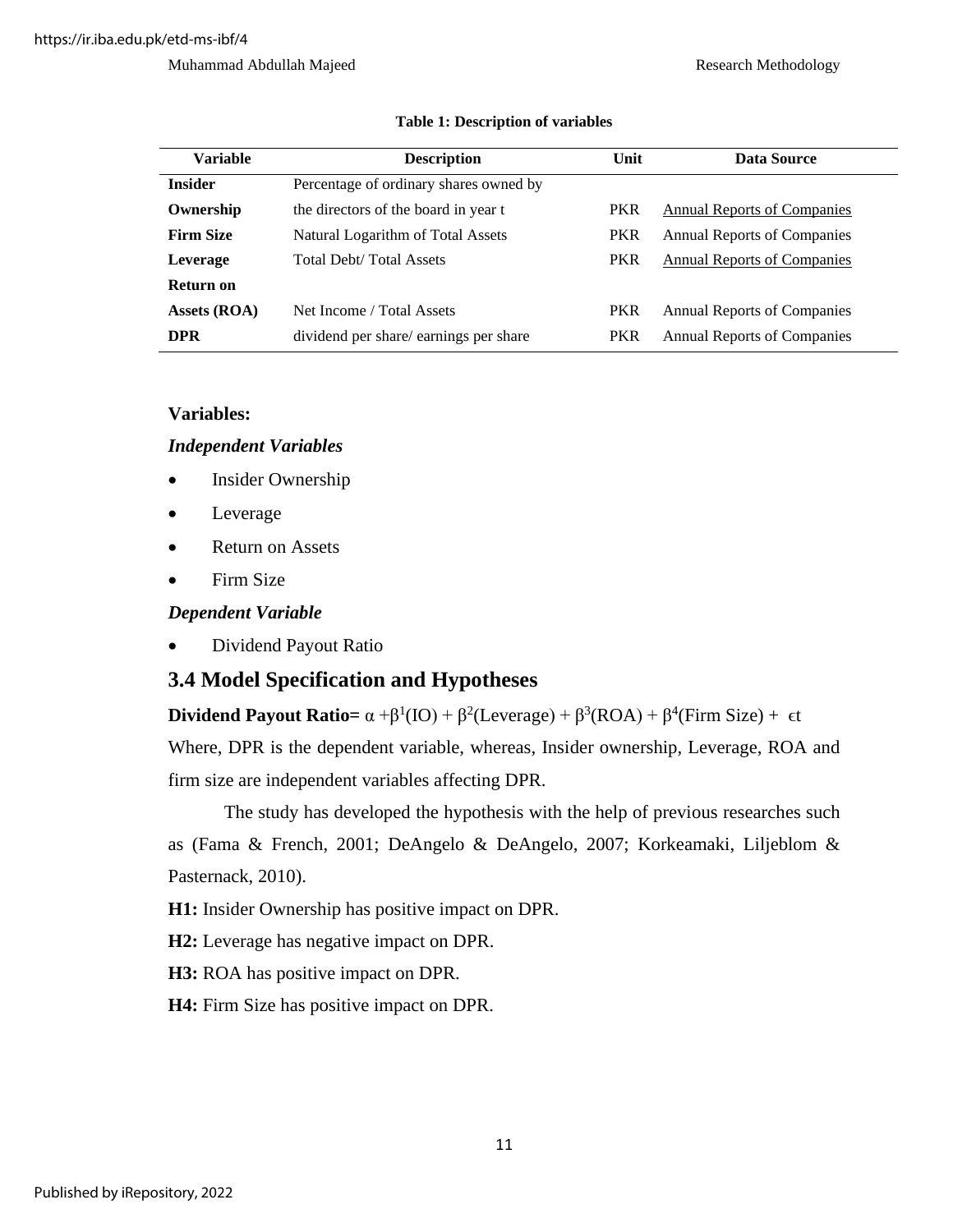Muhammad Abdullah Majeed **Research Methodology** Research Methodology

# <span id="page-21-0"></span>**3.5 Estimation Methods**

The data deployed in this research are annual that covers the period from 2011 to 2019. To current study has used descriptive, correlations, and multi-linear regression to analyze the data.

### <span id="page-21-1"></span>**Descriptive Analysis**

It deals with explaining a fact that a researcher thinks something it and it also tries to analyze the situation to explain the norm. However, it also includes the collection of data connected with individuals, events, and situation and after that organizes, analyze, and describe the results (Waliman, 2011). Descriptive Analysis is used to explain the variables rather than to test the association among variables. The main purpose of descriptive analysis is description, and it does not determine the cause and effect.

### <span id="page-21-2"></span>*Advantages*

- Higher level of objectivity and neutrality
- Wider image of an event or fact.
- It gives an opportunity to conduct a descriptive study by using several variables or even one variable.
- It is useful to understand the topic and is useful for researchers to interpret the results from more difficult statistical framework.

## <span id="page-21-3"></span>**Correlation**

Correlation comes before regression. It begins with the simple correlation which gives the level of linear relationship among two variables. There is no difference among IVs and DVs in correlation; hence, Correlation determines the link involving IO, ROA, Leverage, Firm Size and DPR.

### <span id="page-21-4"></span>*Advantages*

- The outcome of correlation analysis is simple to classify.
- Correlation analysis allows researchers to gather more data as compares to experiments.
- Correlation analysis allows researchers to explain the strength of a relationship.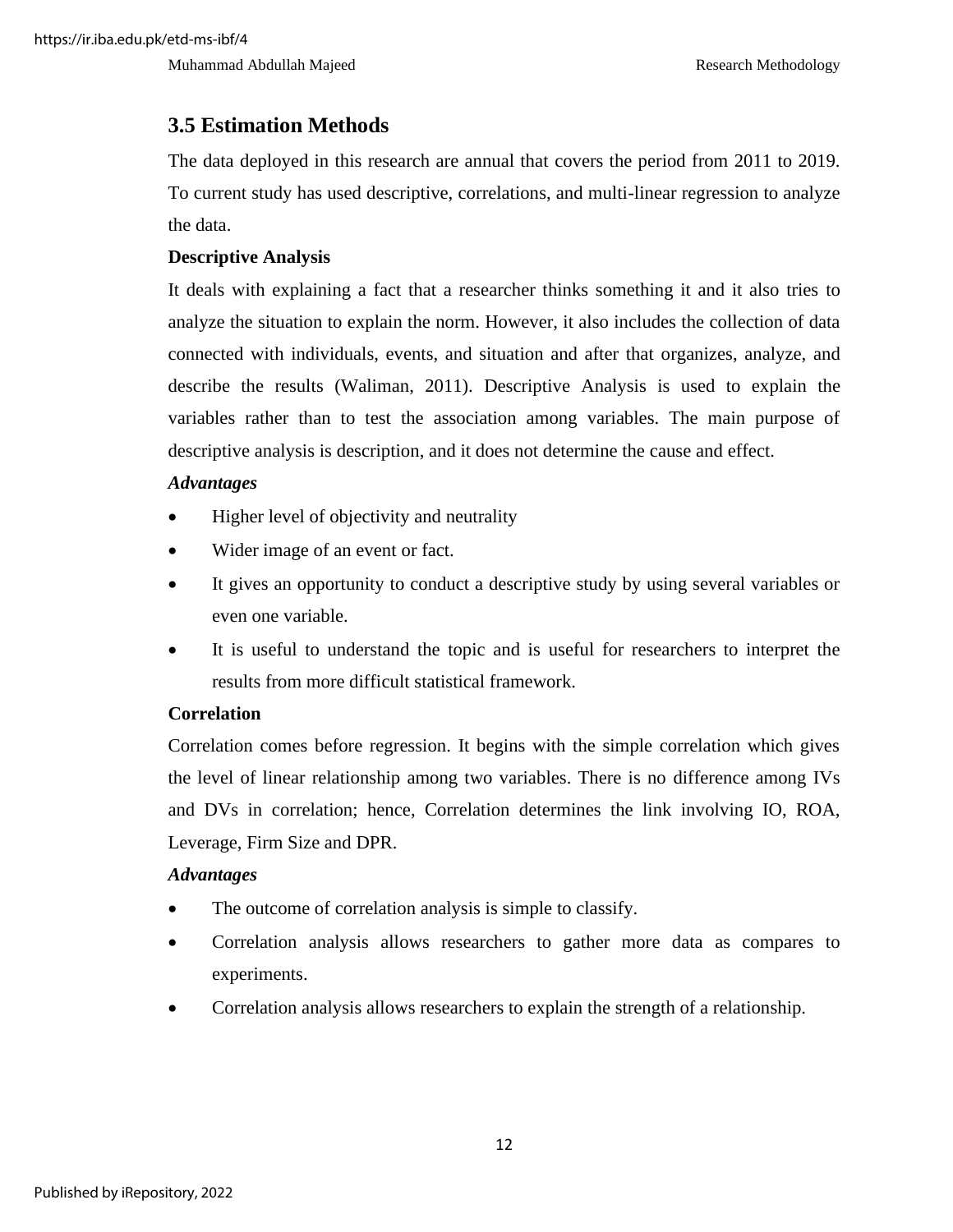Muhammad Abdullah Majeed Research Methodology

# <span id="page-22-0"></span>**Regression**

In regression there is difference between an independent variable and dependent variable. The panel regression is applied to investigate the association between several independent variables (IO, Leverage, ROA, and Size) and dependent variable (DPR).

## <span id="page-22-1"></span>*Advantages*

- It allows a researcher to scrutinize the association among two or more variables.
- $\bullet$  2<sup>ND</sup> advantage is the capability to recognize outliers in data.
- It allows multiple independent/predictor variables to be the part of the regression model.
- It is easily affected by outliers.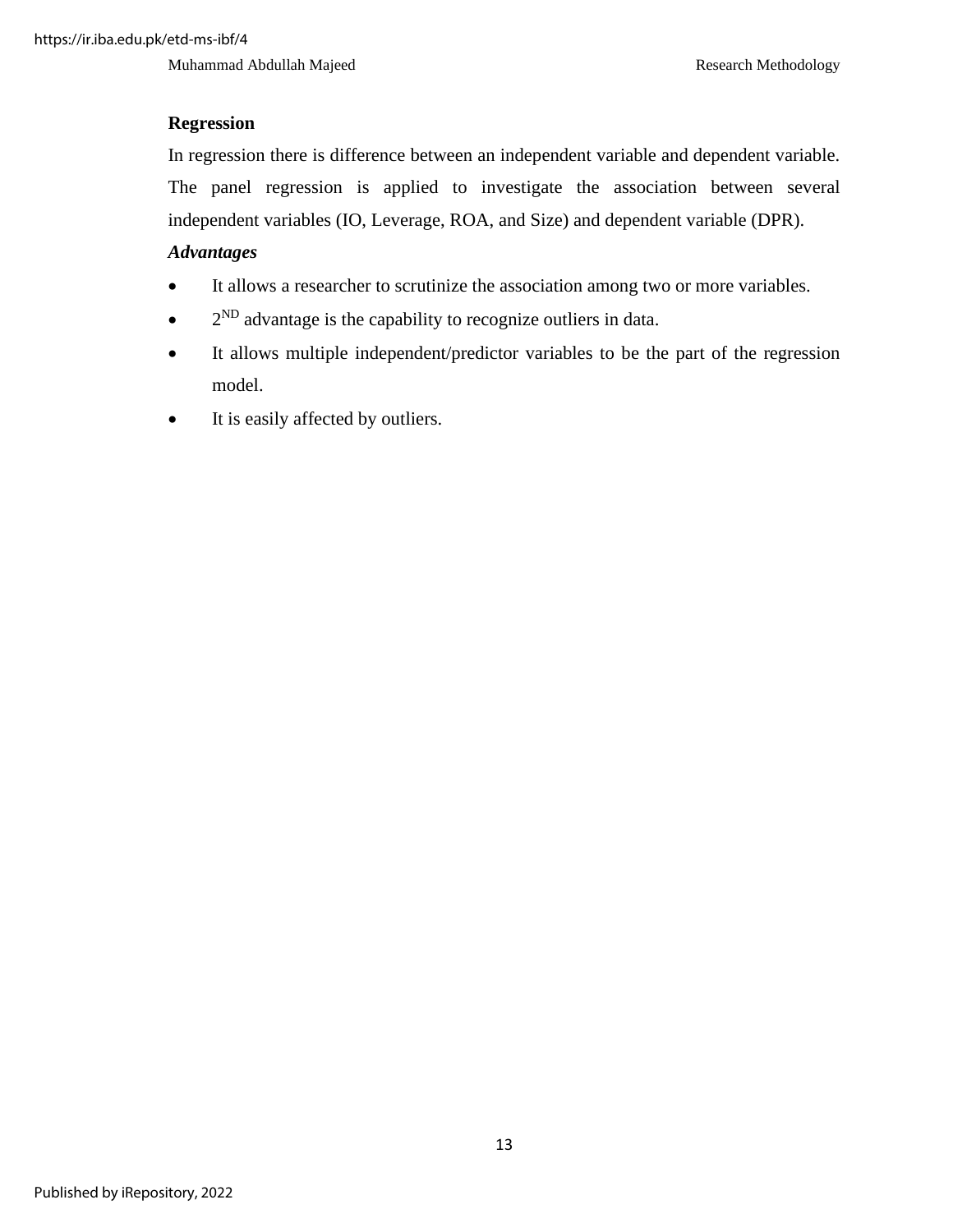# <span id="page-23-0"></span>**Chapter 4**

# <span id="page-23-1"></span>**Results and Discussion**

## <span id="page-23-3"></span><span id="page-23-2"></span>**4.1 Descriptive Statistics**

|                  |                  |                  |                  |                  | Std.             |                  |                  |
|------------------|------------------|------------------|------------------|------------------|------------------|------------------|------------------|
| <b>Variable</b>  | N                | <b>Minimum</b>   | <b>Maximum</b>   | Mean             | <b>Deviation</b> | <b>Skewness</b>  | <b>Kurtosis</b>  |
|                  | <b>Statistic</b> | <b>Statistic</b> | <b>Statistic</b> | <b>Statistic</b> | <b>Statistic</b> | <b>Statistic</b> | <b>Statistic</b> |
| Leverage         | 270              | 0.06             | 32.28            | 2.04             | 4.08             | 4.67             | 25.84            |
| <b>ROA</b>       | 270              | $-7.90$          | 53.10            | 10.80            | 8.26             | 1.19             | 3.00             |
| <b>Firm Size</b> | 270              | 6.05             | 11.85            | 8.99             | 1.27             | $-0.08$          | $-0.38$          |
| <b>DPR</b>       | 270              | $-0.82$          | 3.09             | 0.48             | 0.42             | 2.11             | 8.33             |
| 10               | 270              | 0.00             | 0.93             | 0.27             | 0.25             | 0.64             | $-0.68$          |
| Valid N          |                  |                  |                  |                  |                  |                  |                  |
| (listwise)       | 270              |                  |                  |                  |                  |                  |                  |

#### **Table 2: Descriptive Statistics**

The Descriptive statistics indicate the normal behavior of data of dividend payout. Table-2 includes mean value, minimum and maximum value, kurtosis, skewness and standard deviation values of all sampled variables. The mean value indicating the average, SD indicates how it deviates from mean value. However, both minimum as well as maximum is the differences between high value and low values in the data. Skewness indicates that how data is looked from some point, and it is measure of data distribution from one side (left) to other side (right). Furthermore, kurtosis indicates the data tail, it indicates the lightly tail or highly tail from middle. From table 4.1, the results indicate that, the mean value of Leverage is (2.04) with the standard deviation of 4.08. The maximum value is 32.28, and minimum is -0.06 indicate the higher and lower value of leverage of all sampled firms over the time period. The skewness value is 4.67 indicates that data is highly skewed and kurtosis value is 25.84, which indicates that data has heavier tails.

Furthermore, From Table 4.1 the results state that the mean value of the dependent variable that is the DPR. The mean value of DPR is (0.48) with the standard deviation of 0.42. The maximum value is 3.09, and minimum is -0.82 indicate the higher and lower value of DPR of all sampled firms over the time period. The skewness value is 2.11 indicates that data is positively distributed, and kurtosis value is 8.33, which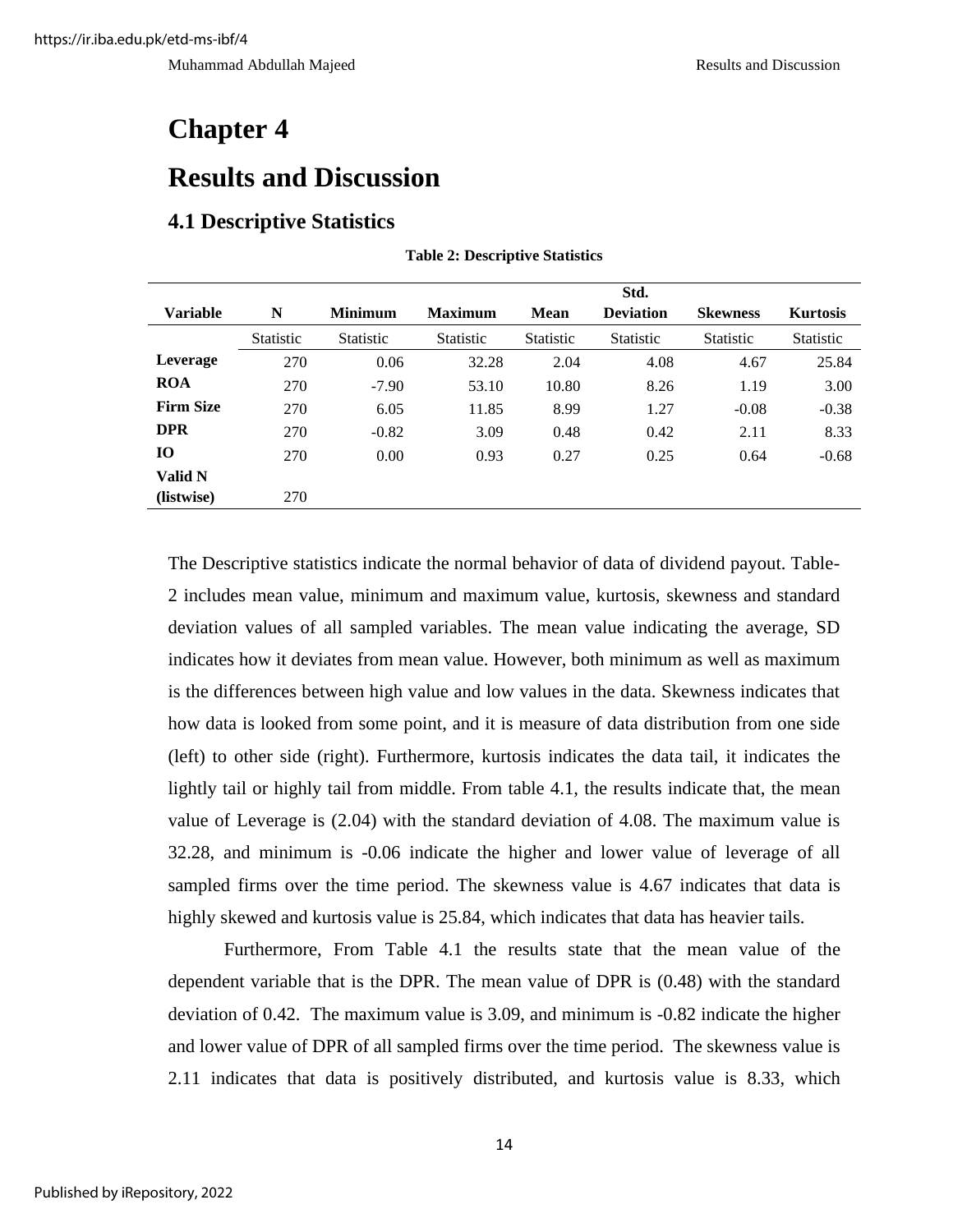indicates that data has heavier tails. However, mean value of ROA is 10.80 indicating average increase with the value of standard deviation of 8.26. The minimum and maximum values are -7.90 and 53.10 respectively, which indicates a higher increase and decrease in ROA over the time period. The Skewness value is 1.19 and kurtosis value is 3.00 indicating the significant side and it also indicates that data is up on the peak. Furthermore, the mean value of IO is 0.27, with the standard deviation value of 0.25. The minimum and maximum values are 0.00, 0.93 respectively. The Skewness value is 0.64 which indicate data is positively distributed.

### <span id="page-24-0"></span>**4.2 Correlation Results**

<span id="page-24-1"></span>

|                  |                            | Leverage  | <b>ROA</b> | <b>Firm Size</b> | <b>DPR</b> | <b>IO</b>  |
|------------------|----------------------------|-----------|------------|------------------|------------|------------|
| Leverage         | <b>Pearson Correlation</b> | 1         | $-.227**$  | $.232**$         | $-.108$    | .090       |
|                  | Sig. (2-tailed)            |           | .000       | .000             | .075       | .142       |
|                  | N                          | 270       | 270        | 270              | 270        | 270        |
| <b>ROA</b>       | <b>Pearson Correlation</b> | $-.227**$ | 1          | $-.146*$         | $.206**$   | $-.273**$  |
|                  | $Sig. (2-tailed)$          | .000      |            | .017             | .001       | .000       |
|                  | N                          | 270       | 270        | 270              | 270        | 270        |
| <b>Firm Size</b> | <b>Pearson Correlation</b> | $.232**$  | $-.146*$   |                  | .007       | $-.403**$  |
|                  | Sig. (2-tailed)            | .000      | .017       |                  | .915       | .000       |
|                  | N                          | 270       | 270        | 270              | 270        | 270        |
| <b>DPR</b>       | <b>Pearson Correlation</b> | $-.108$   | $.206***$  | .007             | 1          | $-.218***$ |
|                  | Sig. (2-tailed)            | .075      | .001       | .915             |            | .000       |
|                  | N                          | 270       | 270        | 270              | 270        | 270        |
| 10               | <b>Pearson Correlation</b> | .090      | $-.273**$  | $-.403$          | $-.218***$ |            |
|                  | Sig. (2-tailed)            | .142      | .000       | .000             | .000       |            |
|                  | N                          | 270       | 270        | 270              | 270        | 270        |

#### **Table 3: Correlations**

\*\*. Correlation is significant at the 0.01 level (2-tailed).

\*. Correlation is significant at the 0.05 level (2-tailed).

Correlation analysis is a technique which is deployed to examine the association among variables. It discusses the dependency of several variables on similar time period. The value ranging from  $-1$  to  $+1$  indicates the degree of relationship among the variables showing either it can be negative or positive. However, value near to  $+1$  indicates that variables are significantly associated with each other while value less than 0 indicate that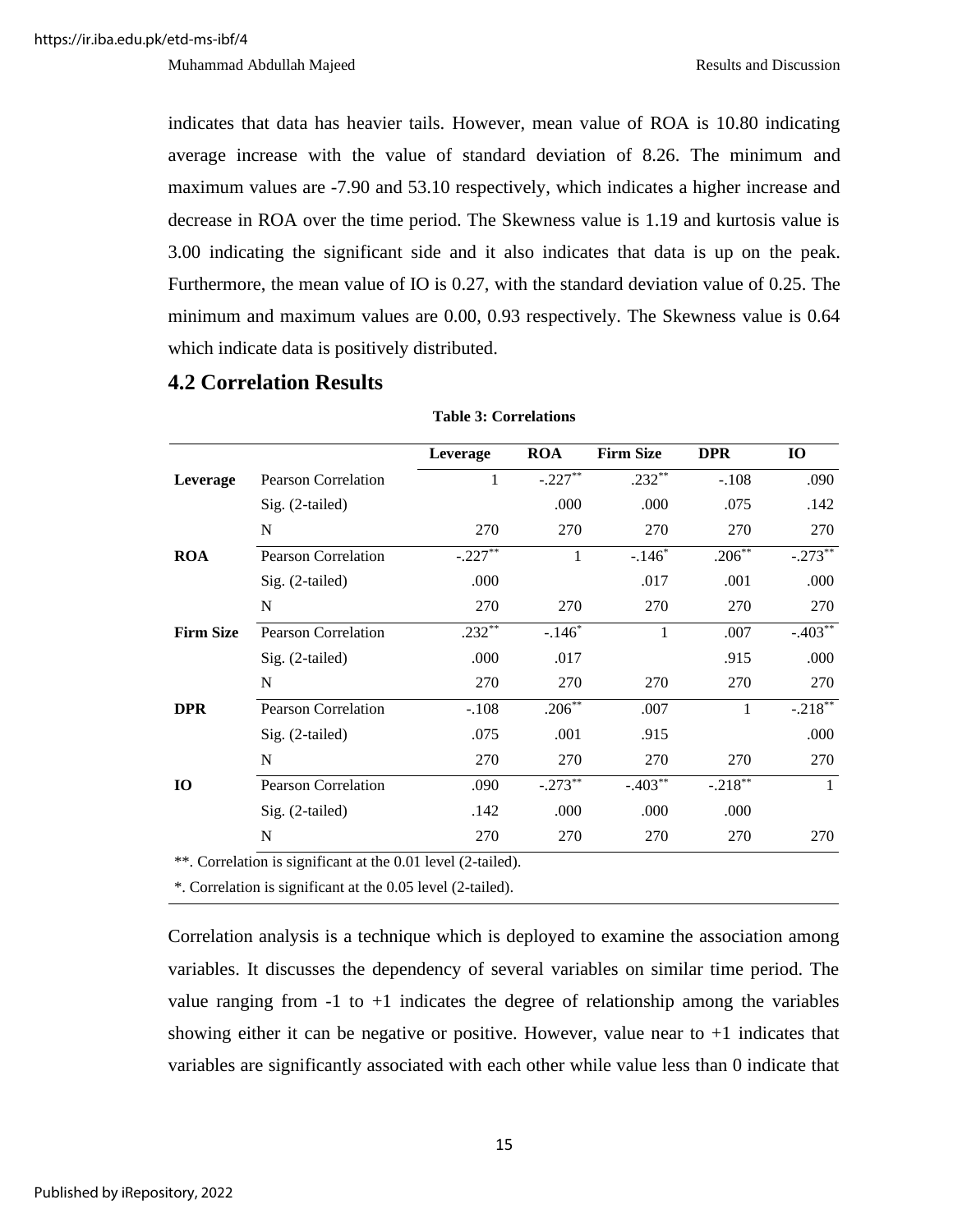two variables are negatively associated with each other. The value of DPR, Firm Size, IO, Leverage and ROA is 1.000000 the positive relationship with each other.

### <span id="page-25-0"></span>**4.3 Regression Results**

<span id="page-25-1"></span>

| Model                                                   | R                | <b>R</b> Square | <b>Adjusted R Square</b> | <b>Std. Error of the</b><br><b>Estimate</b> |  |  |  |
|---------------------------------------------------------|------------------|-----------------|--------------------------|---------------------------------------------|--|--|--|
|                                                         | 275 <sup>a</sup> | .075            | .061                     | .408570521043762                            |  |  |  |
| a. Predictors: (Constant), IO, Leverage, ROA, Firm Size |                  |                 |                          |                                             |  |  |  |

**Table 4: Model Summary**

Table 4 (model summary) provides the details about R and R-square, However, DPR was taken as dependent variable whereas, IO, Leverage, ROA, and Firm Size were used as independent variables. The R-square (.075) indicates that sum of deviation in DPR due to IO, Leverage, ROA, and Firm Size

| Table 5: ANOVA <sup>a</sup> |  |  |  |
|-----------------------------|--|--|--|
|-----------------------------|--|--|--|

<span id="page-25-2"></span>

| <b>Model</b>               | <b>Sum of Squares</b> | df  | <b>Mean Square</b> |       | Sig.              |  |  |  |  |  |
|----------------------------|-----------------------|-----|--------------------|-------|-------------------|--|--|--|--|--|
| Regression                 | 3.608                 | 4   | .902               | 5.403 | .000 <sup>b</sup> |  |  |  |  |  |
| Residual                   | 44.236                | 265 | .167               |       |                   |  |  |  |  |  |
| Total                      | 47.844                | 269 |                    |       |                   |  |  |  |  |  |
| a. Dependent Variable: DPR |                       |     |                    |       |                   |  |  |  |  |  |

b. Predictors: (Constant), IO, Leverage, ROA, Firm Size

Table 5 (ANOVA) provides the details about significance of regression model. However, the f-value 5.403 which is greater than significant value (3.84) and sig-value which is 0.000 which is less than 0.05 indicating that regression model is significant and good for the further examination.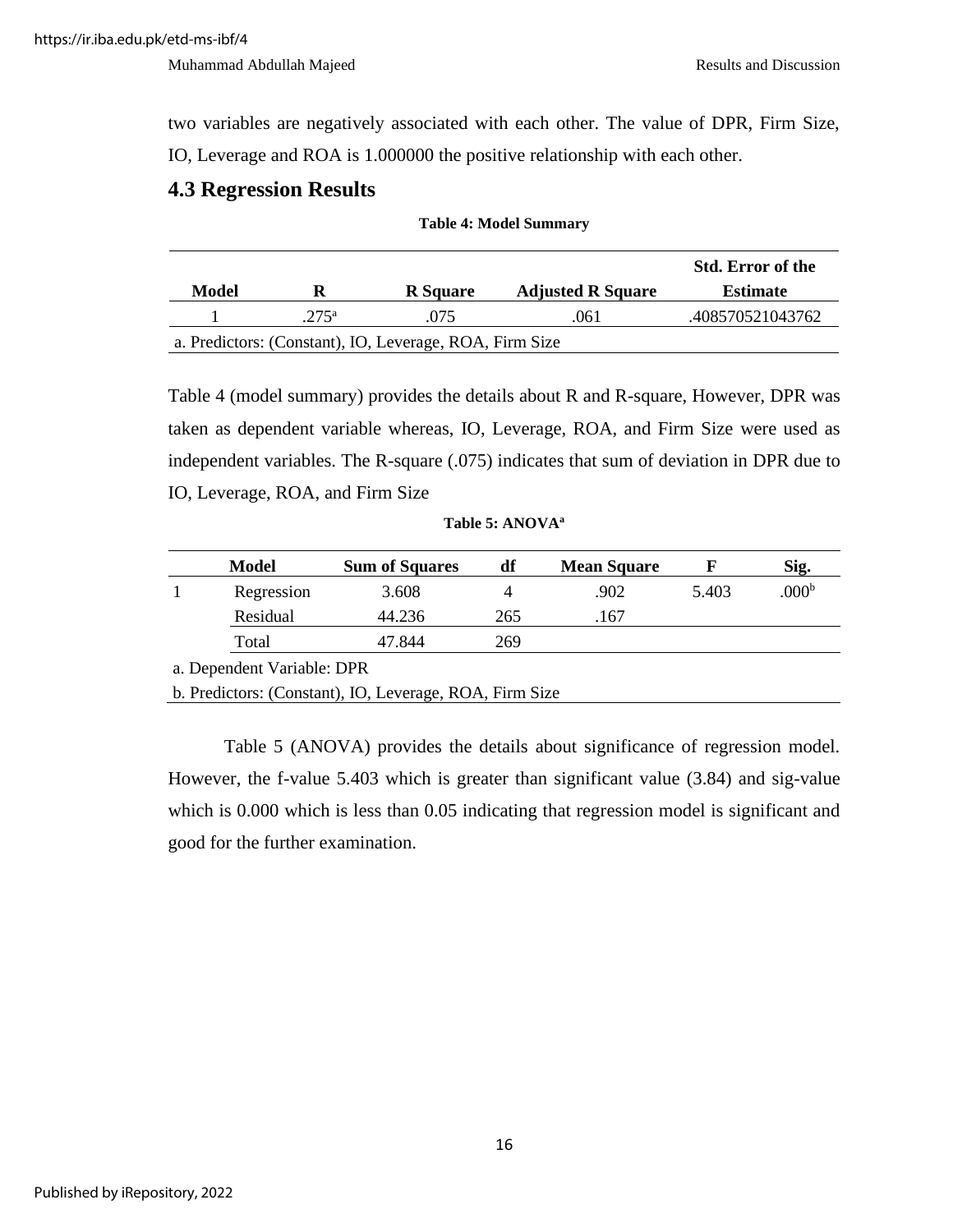<span id="page-26-0"></span>

| Unstandardized Coefficients Standardized Coefficients<br><b>Model</b><br>B<br>Std. Error |            |         |      |         |          |      |
|------------------------------------------------------------------------------------------|------------|---------|------|---------|----------|------|
|                                                                                          |            |         |      | Beta    |          | Sig. |
|                                                                                          | (Constant) | .615    | .236 |         | 2.606    | .010 |
|                                                                                          | Leverage   | $-.005$ | .006 | $-.051$ | $-.817$  | .415 |
|                                                                                          | <b>ROA</b> | .007    | .003 | .136    | 2.100    | .037 |
|                                                                                          | Firm Size  | $-.013$ | .023 | $-.039$ | $-.566$  | .572 |
|                                                                                          | Ю          | $-.003$ | .001 | $-.193$ | $-2.746$ | .006 |

#### **Table 6: Coefficients<sup>a</sup>**

a. Dependent Variable: DPR

The Coefficient table is vital for hypothesis testing in which both t-value and sigvalue are important. DPR was taken as DV, while IO, Leverage, ROA, and Firm Size were used as IV. The-sig value must be less than 0.05 for the significance. The findings in above table shows that sig-value of ROA (0.037) is less than 0.05 displaying that hypothesis is accepted and there is positive effect of ROA on DPR, while, the sig-value of IO is 0.006 is also less than 0.05 indicating that IO has significant impact on DPR. However, the results of leverage and firm size are insignificant, and their sig-values are greater than 0.05 indicating that both leverage and firm size does not have significant impact on DPR.

The explanation of this study is to carry on the dividend contest into the region of up-and-coming market for the reason that Pakistan is heading for go into the up-andcoming markets almost immediately. It is obvious that the image of dividend policy is unfinished, particularly for fear that of Pakistan's money market. There is no hesitation in any way that in money market of Pakistan, dividend approach is completely dissimilar from the industrial economies. The current study investigated the impact of Insider Ownership, Leverage, ROA and firm size on DPR. The study has used Insider Ownership, Leverage, ROA and firm as independent variables and DPR as dependent variable. The study has collected the data of 30 firms for the time period of total 9 years from 2011 to 2019. Descriptive, Correlation and Multi-linear regression was applied to analyze the data with the execution of SPSS software. The results indicate that Insider Ownership has positive impact on DPR. Balachandran, Khan, Mather, and Theobald (2017) found that Insider ownership is significantly associated with the decision to pay dividends and dividend payout. However, the results also indicate that ROA have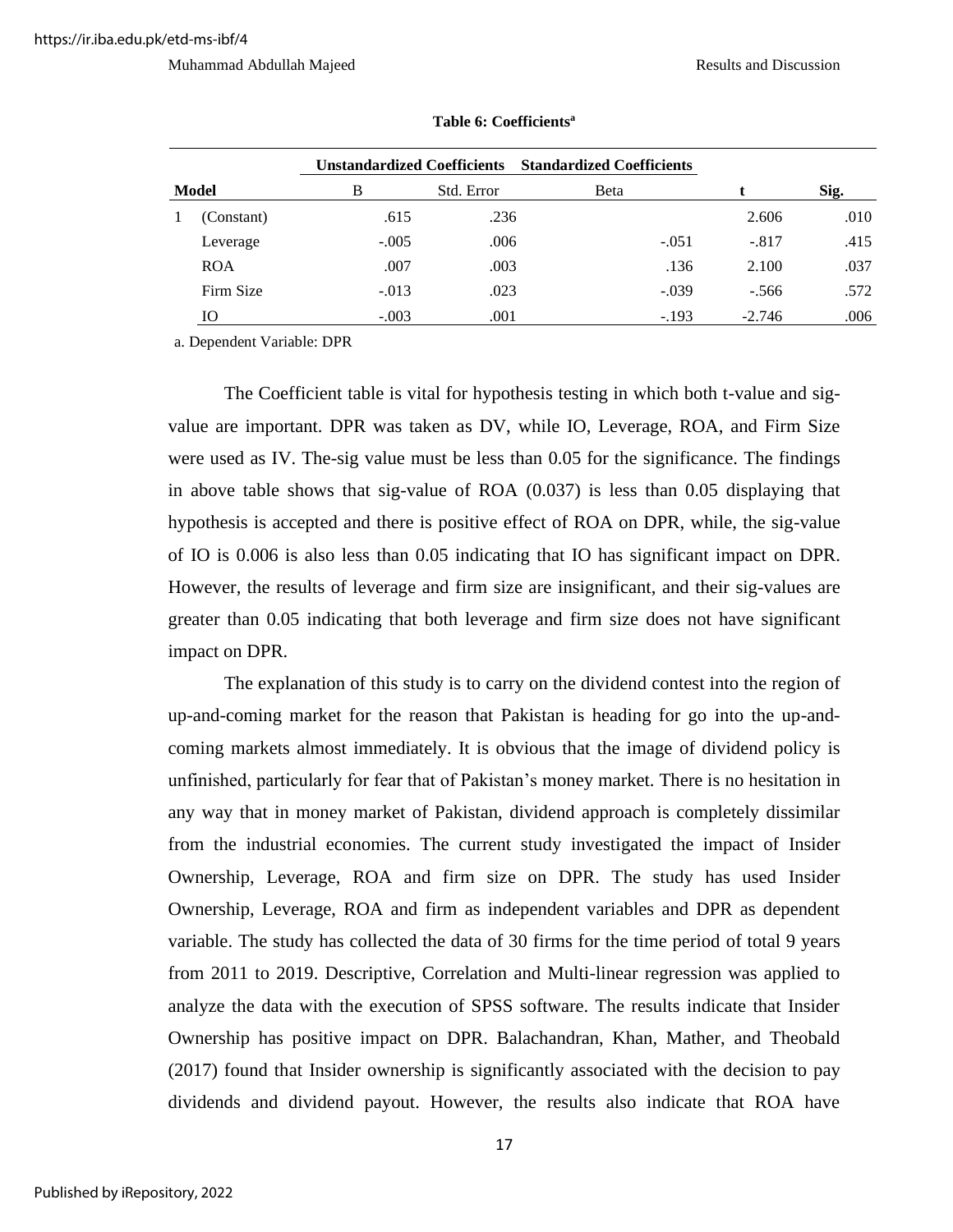significant impact on DPR. Hosen, and Muhari (2016) found the positive relationship between ROA and DPR in firms listed at Jakarta Islamic Index. Furthermore, the results indicate that Firm Size and Leverage does not have significant impact on DPR. Balachandran, Khan, Mather, and Theobald (2017) found companies with larger insider ownership are more probably to pay higher dividends. However, smaller organizations with low leverage do have higher insider ownership which shows that higher insider ownership have lack of assessment and accountability and they can have increasing agency problems. Hence, organizations having higher insider ownership pay more dividends to decrease agency issues and costs.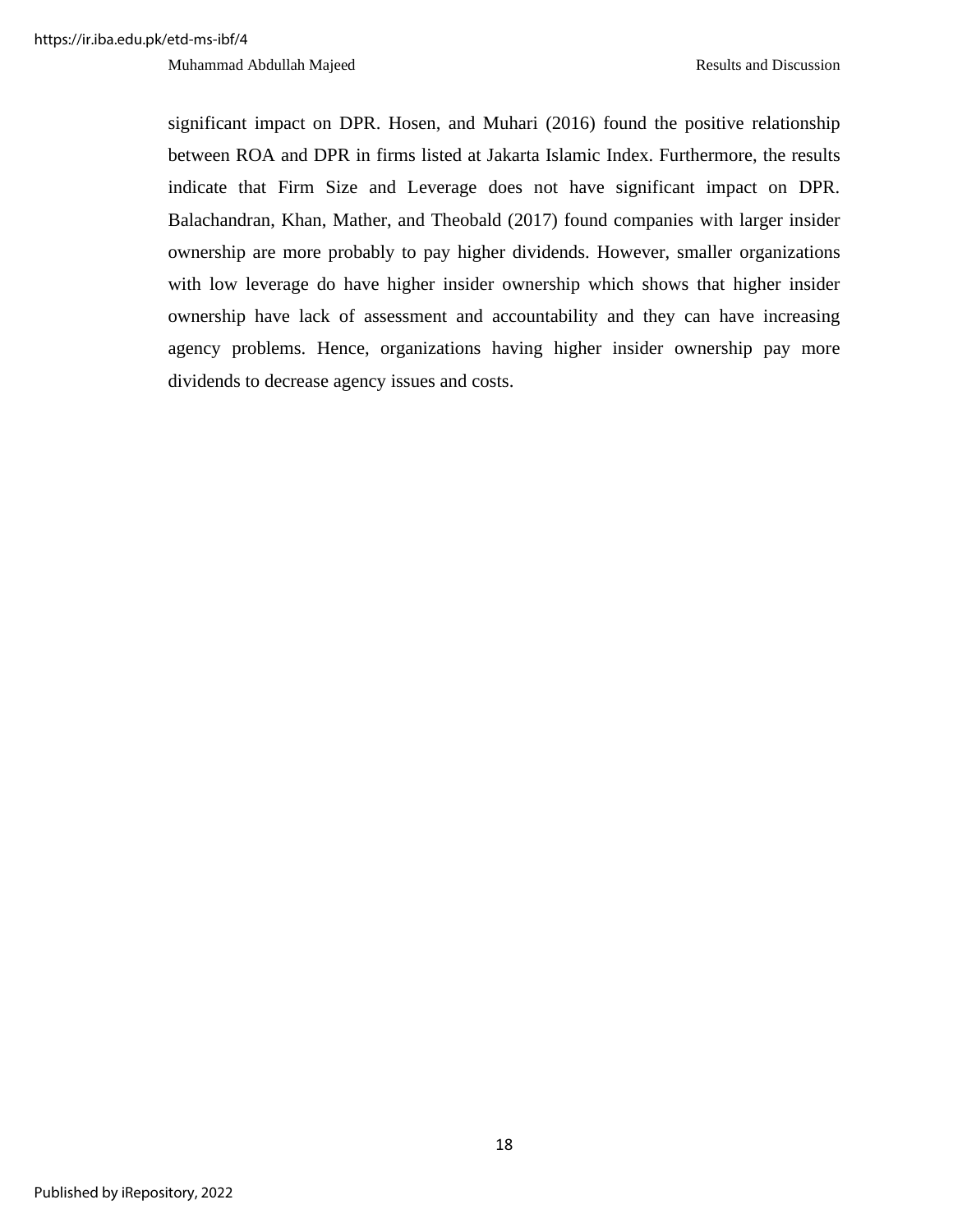Muhammad Abdullah Majeed Conclusions

# <span id="page-28-1"></span><span id="page-28-0"></span>**Chapter 5 Conclusions**

The performance of dividend policy is vital subject in progress business finance plus for Pakistan's money market. It is mainly contentious topic in the progress business economics as well as still remains its famous position. Omet (2004) revealed that organizations in the America regulate their dividends easily to preserve an objective extended run payment proportion. The results of Lintner concerning the dividend smooth have as well been long-established by frequent new research given that the former's magazine. The downy of the dividend is a renowned experiential reality however its experiential facts is base on American market. The dividend policies of firms are different from nation to nation because of different organization as well as money market disparity. Brealey and Myers (2005) list dividends like as best ten significant unsettled subjects in the pasture of precede business economics. Black (1976) discussed that dividends are the most important mystery in the finances of investment. Allen and Michaely (2003) found in experiential study that a large amount of experiential and hypothetical studies on energetic as well as characteristics of dividend policy need sooner than agreement can be accomplish. Because of the family companies in Pakistan, favoritism is mainly pursued at the moment of conference of directors as well as consequently they are salaried weighty payment plus extreme repayment. The additional expenditure decreases the profitability of the company and consequently companies found it hard to announce dividends. Altogether these diversions who experience are the marginal shareholders (Mehar, 2002).

Companies are always in dilemma that what amount of earning to be paid as dividend and how much an earning company should retain in the business to increase the growth of the firm. Further dividends payouts on the requirement of higher market prospects can every so often assist in become constant and enhancing the stock prices, however it can affect in inadequate sum of retained earnings accessible to plough in the company to create extra profits and develop potential development of the company. It is still debatable topic in business finance, there are so many studies have been discussed around the world with different theories and assumptions that what factors companies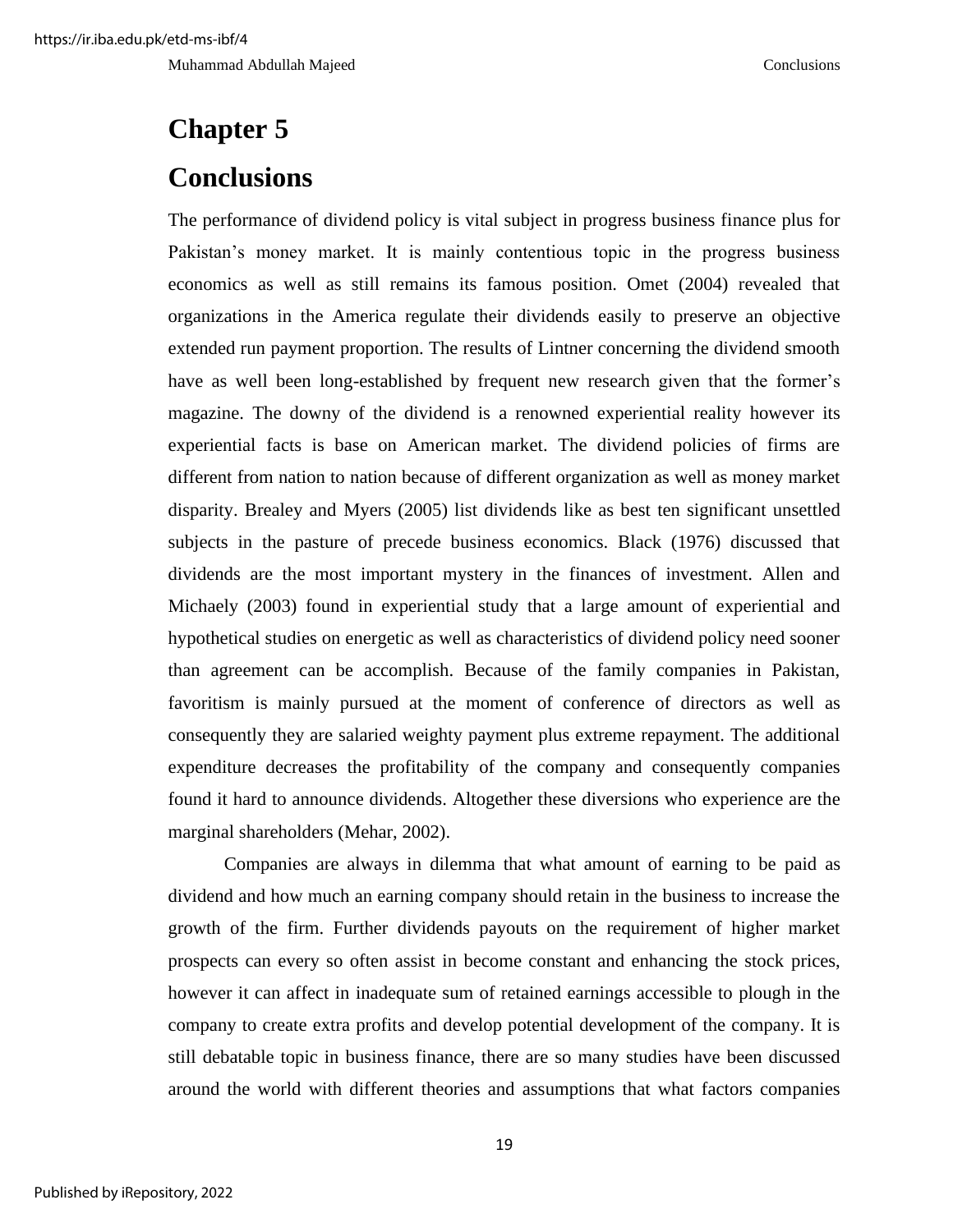should consider while making dividend decisions. For the shareholders and companies' dividend decisions is important as managers have to decide what percentage of earning must be invested and allocated among shareholders as dividends and managers and they have to consider various potential opportunities that can boost future earnings plus if these opportunities aren't accessible the organization must allocate the earnings to investors.

The study concludes and suggests that by increasing the assets of firm that is size of firm, shareholders may expect a bigger increment in the announcement of dividend for particular year. Furthermore, Investors have to focus on previous dividend payments if they are expecting better dividend payments. Managers also have to focus on both ROA and ROE to develop better dividend policy because when they decide to increase the growth of firm`s assets, it can decrease the capability of firms in dividend payments as firms likely to held back their earnings to use these funds to increase growth. Basically, firms must use their assets in better manner so that profits generated by firms can be increased.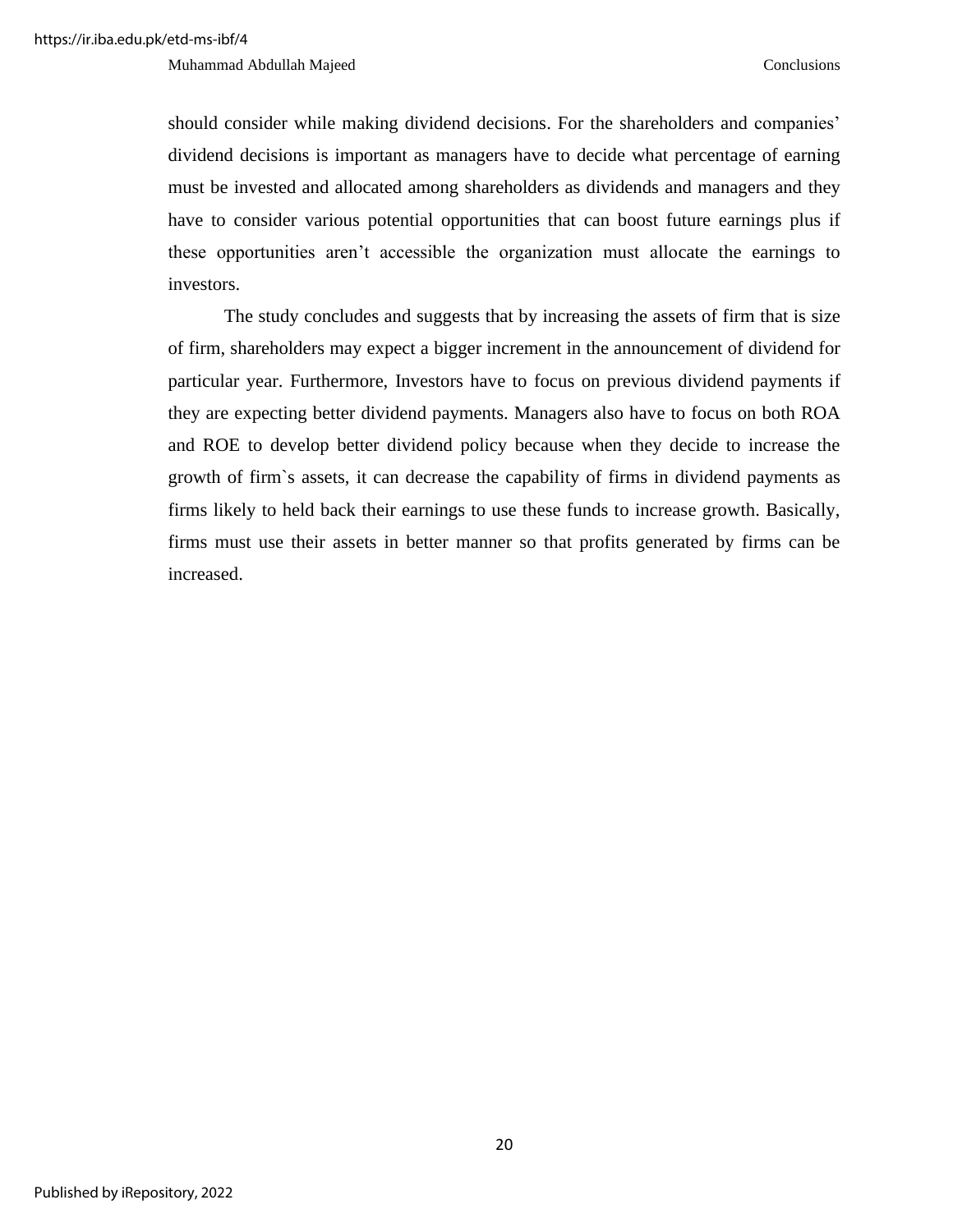# <span id="page-30-0"></span>**References**

- Afza, T., & Mirza, H. H. (2010). Impact of ownership structure and cash flows on dividend payout behavior in Pakistan. *International Business Research*, *3*(3), 210- 221.
- Ahmad, G. N., & Wardani, V. K. (2014). The effect of fundamental factor to dividend policy: Evidence in Indonesia Stock Exchange. *International Journal of Business and Commerce*, *4*(2), 14-25.
- Ahmed, S., & Murtaza, H. (2015). Critical analysis of the factors affecting the dividend payout: Evidence from Pakistan. *International Journal of Economics, Finance and Management Sciences*, *3*(3), 204-212.
- Al-Hasan, M. A., Asaduzzaman, M., & Karim, R. A. (2013). The effect of dividend policy on share price: An evaluative study. *IOSR Journal of Economics and Finance*, *1*(4), 6-11.
- Al-Kuwari, D. (2009). Determinants of the Dividend Policy of Companies Listed on Emerging Stock Exchanges: The Case of the Gulf Cooperation Council (GCC) Countries.
- Al-Najjar, B., & Kilincarslan, E. (2016). The effect of ownership structure on dividend policy: evidence from Turkey. *Corporate Governance: The international journal of business in society*, *16*(1), 135-161.
- Allen, F. & Michaely, R. (2003) 'Payout policy', in Constantinides, G., Harris, M., Stulz, R. (eds.), *Handbook of the Economics of Finance. Amsterdam*.
- Amiram, D., Bauer, A. M., & Frank, M. M. (2018). Tax avoidance at public corporations driven by shareholder taxes: Evidence from changes in dividend tax policy. *The Accounting Review*.
- Amidu, M. (2007). How does dividend policy affect performance of the firm on Ghana stock Exchange. *Investment Management and Financial Innovations*, *4*(2), 103- 112.
- Balachandran, B., Khan, A., Mather, P., & Theobald, M. (2017). Insider ownership and dividend policy in an imputation tax environment. *Journal of Corporate Finance*.
- Black, F. (1976) 'The dividend puzzle', *Journal of Portfolio Management, 2,* pp. 5-8.
- Benjamin, S. J., Wasiuzzaman, S., Mokhtarinia, H., & Rezaie Nejad, N. (2016). Family ownership and dividend payout in Malaysia. *International Journal of Managerial Finance*, *12*(3), 314-334.
- Brealey, R., & Myers, S. 2005, Principles of Corporate Finance. London: *McGraw-Hill,* pp. 155– 167.
- DeAngelo, H., & DeAngelo, L. (2007). Payout policy pedagogy: what matters and why. *European Financial Management*, *13*(1), 11-27.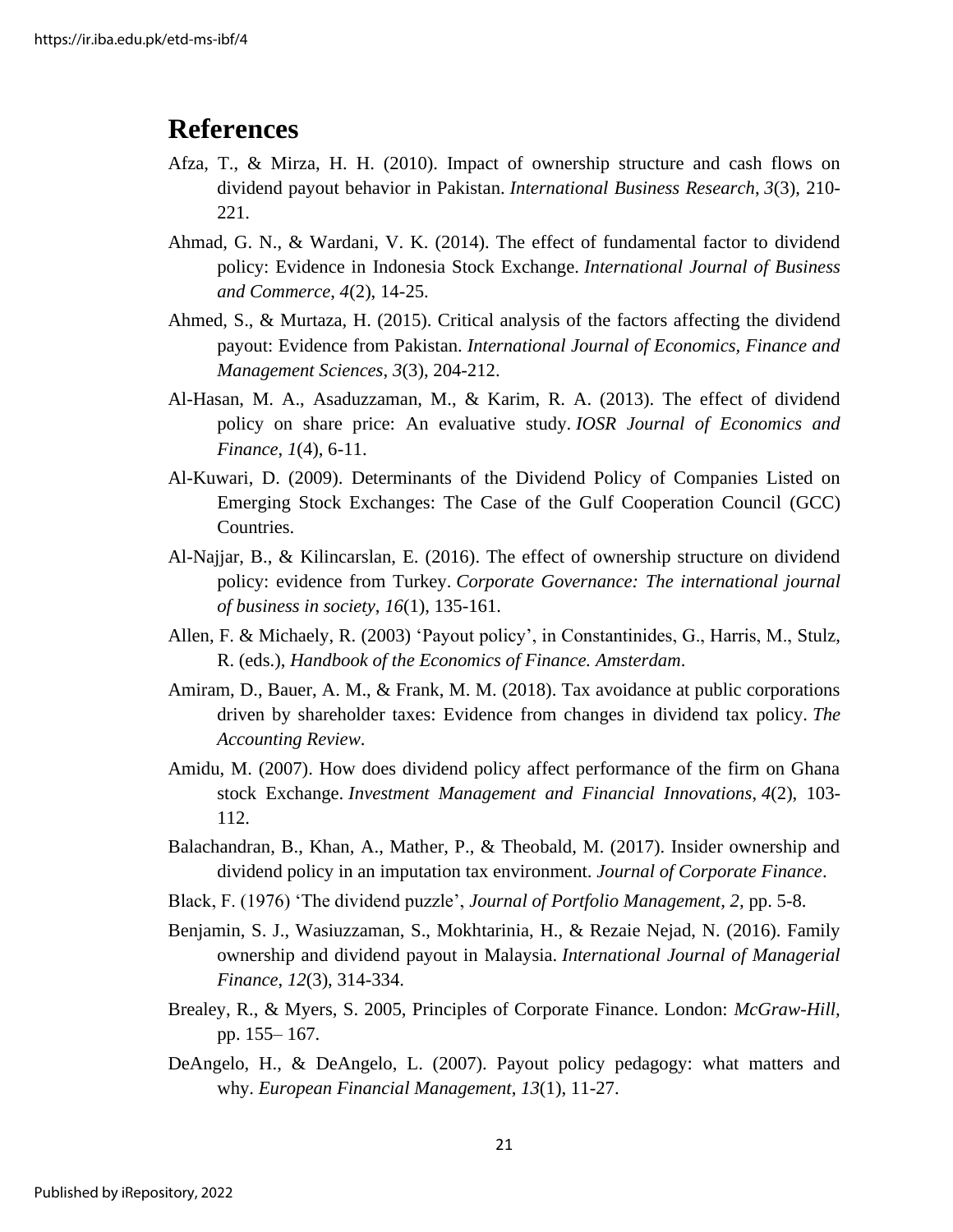- Fama, E. F., & French, K. R. (2001). Disappearing dividends: changing firm characteristics or lower propensity to pay?. *Journal of Financial economics*, *60*(1), 3-43.
- Fitri, R. R., Hosen, M. N., & Muhari, S. (2016). Analysis of factors that impact dividend payout ratio on listed companies at Jakarta islamic index. *International Journal of Academic Research in Accounting, Finance and Management Sciences*, *6*(2), 87- 97.
- Gillan, S., & Starks, L. T. (2003). Corporate governance, corporate ownership, and the role of institutional investors: A global perspective. *Journal of applied Finance*, *13*(2).
- Gordon, M. J. (1963). Optimal investment and financing policy. *The Journal of finance*, *18*(2), 264-272.
- Iqbal, Z., Waseem, M. A., & Asad, M. (2014). Impact of dividend policy on shareholders' wealth: A study of selected manufacturing industries of Pakistan. *International Journal of Innovation and Applied Studies*, *6*(2), 210.
- Khan, M. N., Nadeem, B., Islam, F., Salman, M., & Gill, H. M. I. S. (2016). Impact of dividend policy on firm performance: An empirical evidence from Pakistan Stock Exchange. *American Journal of Economics, Finance and Management*, *2*(4), 28- 34.
- Korkeamaki, T., Liljeblom, E., & Pasternack, D. (2010). Tax reform and payout policy: Do shareholder clienteles or payout policy adjust?. *Journal of Corporate Finance*, *16*(4), 572-587.
- Malik, F., Gul, S., Khan, M. T., Rehman, S. U., & Khan, M. (2013). Factors influencing corporate dividend payout decisions of financial and non-financial firms. *Research Journal of Finance and Accounting*, *4*(1), 35-46.
- Mehrani, S., Moradi, M., & Esk, H. (2011). Ownership structure and dividend policy: Evidence from Iran. *African Journal of Business Management*, *5*(17), 7516-7525.
- Miko, N. U., & Kamardin, H. (2015). Ownership structure and dividend policy of conglomerate firms in Nigeria. *Academic Journal of Interdisciplinary Studies*, *4*(2), 279.
- Modigliani, F., & Miller, M. H. (1958). The cost of capital, corporation finance and the theory of investment. *The American economic review*, *48*(3), 261-297.
- Mossadak, A., Fontaine, R., & Khemakhem, H. (2016). The relationship between ownership structure and dividend policy in an emerging market: A Moroccan study. *Universal Journal of Accounting and Finance*, *4*(2), 89-95.
- Mui, Y. T., & Mustapha, M. (2016). Determinants of Dividend Payout Ratio: Evidence from Malaysian Public Listed Firms. *J. Appl. Environ. Biol. Sci*, *6*(1S), 48-54.